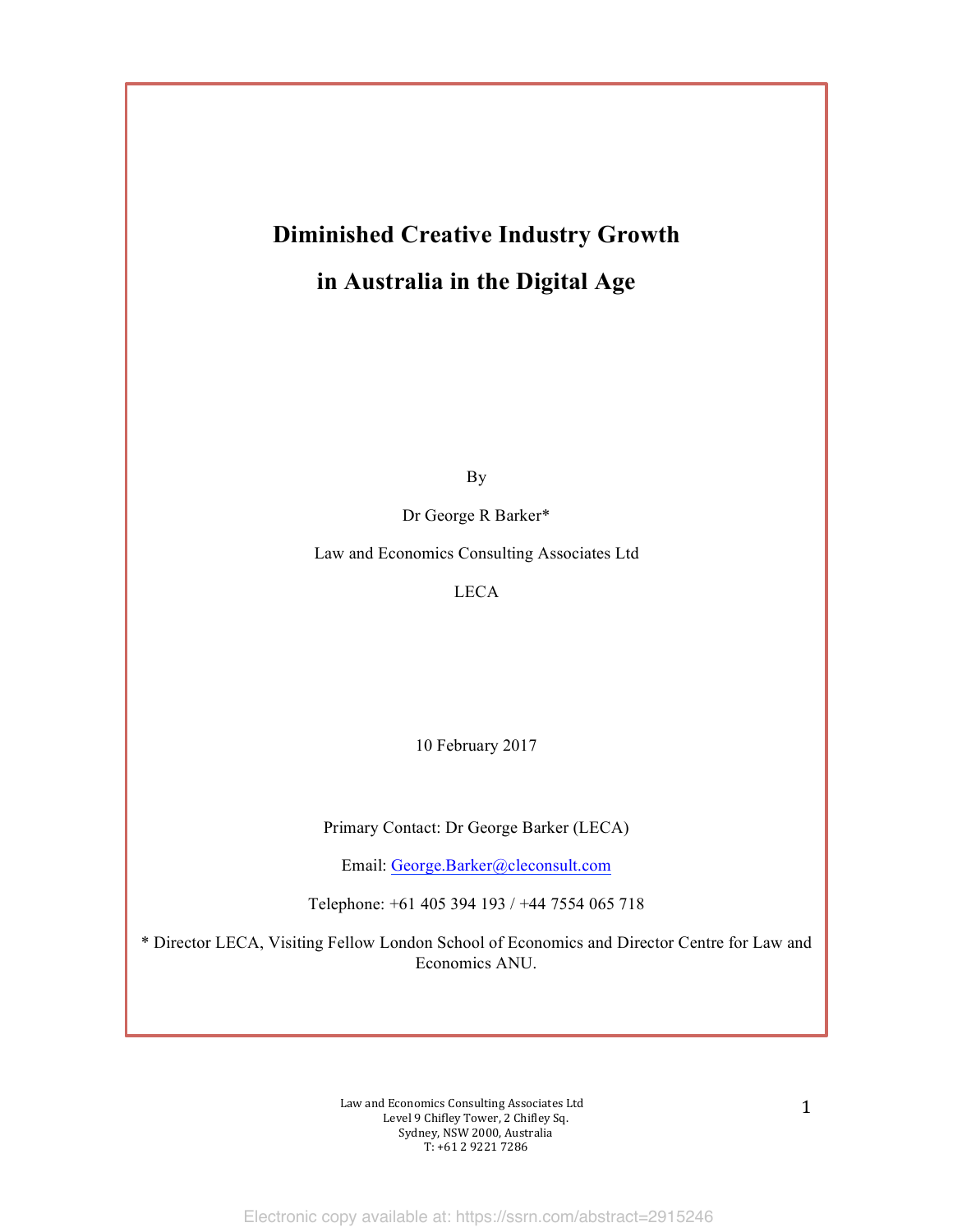#### **Table of Contents**

| 3.1.1 Counterfactual One: Copyright Industry Value Add Growth Compared to GDP 12 |  |
|----------------------------------------------------------------------------------|--|
|                                                                                  |  |
|                                                                                  |  |
| 3.3 Investment - Gross Fixed Capital Formation in Artistic Originals  23         |  |
|                                                                                  |  |
|                                                                                  |  |
| 4.2 Employment in Film and Video Production and Post-Production Services 29      |  |
|                                                                                  |  |
|                                                                                  |  |

Law and Economics Consulting Associates Ltd Level 9 Chifley Tower, 2 Chifley Sq. Sydney, NSW 2000, Australia T: +61 2 9221 7286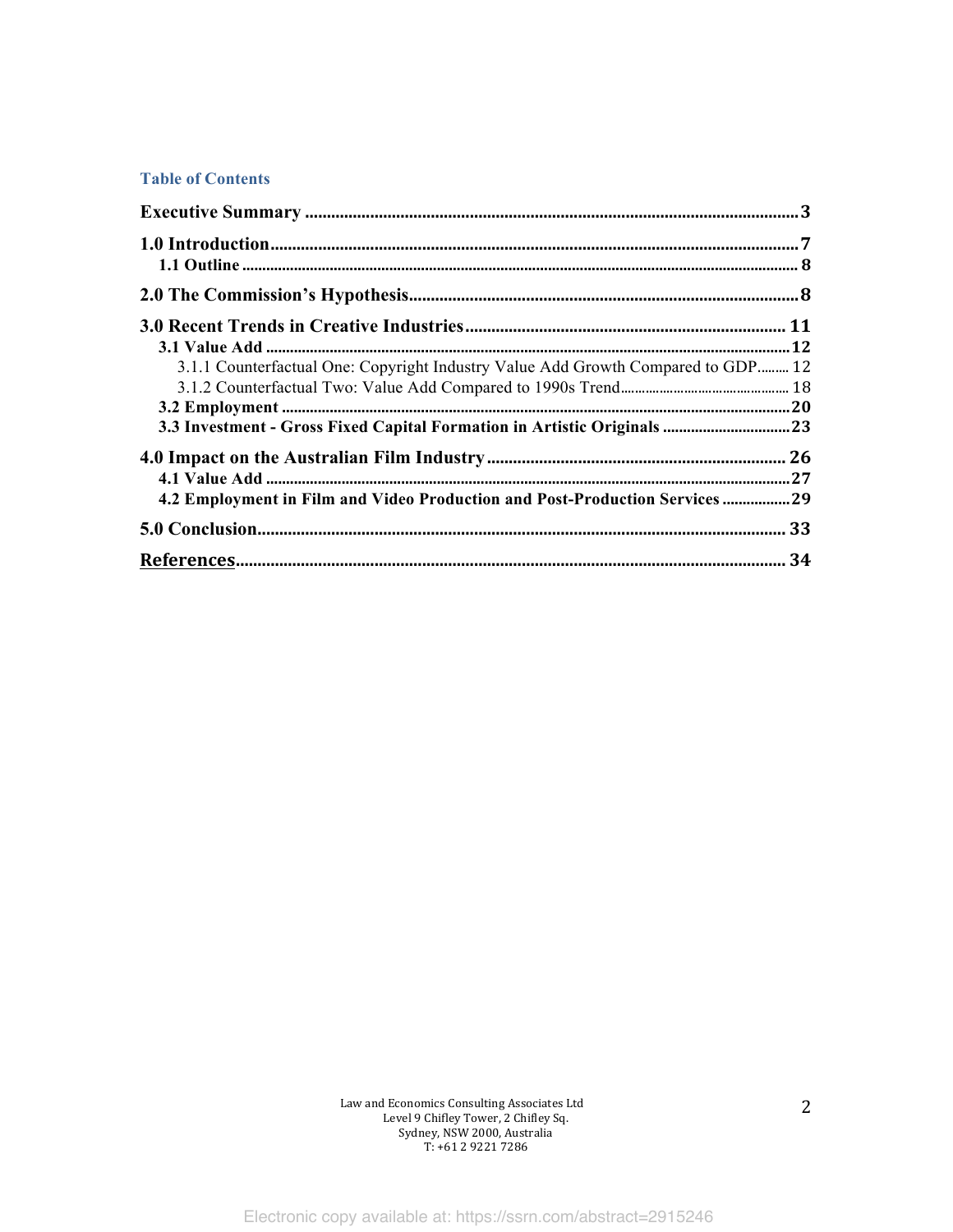#### **Executive Summary**

The Australian Productivity Commission (Commission) in its recent final report on its "Inquiry into Australia's Intellectual Property Arrangements" ("Inquiry Report") claims that "Copyright is broader in scope *and* longer in duration than needed," <sup>1</sup> commenting that "The scope *and* term of copyright protection in Australia … is now skewed too far in favour of copyright holders." <sup>2</sup> On this basis the Commission recommends a number of reforms to weaken copyright law. The Commission explicitly admits it adopts a bias in support of weaker copyright law commenting: "the Commission considers it is appropriate to 'err on the side of caution' … and consciously set weaker parameters in the way that rights are assigned, used or enforced."<sup>3</sup>

In this report, we show that the Commission's analysis is not only biased, but also fundamentally flawed. To illustrate the biased and flawed analysis the Commission relies on, we review a key hypothesis advanced by the Commission to support the case for weaker copyright law: that digital technologies have had significant positive effects on copyright industries, enhancing the incentive to invest in creativity, and implying that copyright protection can be weakened commensurately, without harm to the Australian community in the future.

This hypothesis can be described as a "peak" hypothesis that assumes developments in digital technologies since the beginning of the new millennium have enabled a new "peak" in creative industries reliant on copyright. The Commission demonstrates its bias, however, by:

- Emphasizing the positive impacts of digital technologies on copyright industries, without also adequately acknowledging the negative impacts of digital piracy; and
- Failing to adequately review relevant Australian Bureau of Statistics (ABS) national statistical data in any depth to test its peak hypothesis, or address the empirical question as to whether the negative impacts of digital piracy outweigh the positive impacts of digital technologies.

In this paper, we seek to test the Productivity Commission's peak hypothesis by analysing data on trends in economic contribution (value add), <sup>4</sup> employment, and investment in the creative sector reliant on copyright, using reliable data collected for this purpose by the Australian Bureau of Statistics (ABS), including Australian National Accounts statistics. The evidence refutes the Commission's hypothesis that digital technologies have facilitated a dramatic increase in fortunes for the creative sector reliant on copyright. To the contrary, analysis of this data shows that:

- Copyright industries' value add growth in Australia failed to keep up with economy-wide growth, amounting to a nearly \$170 billion cumulative shortfall in value add for core copyright industries between 2000 and 2014; the estimated shortfall is even higher, \$332 billion, when compared against earlier copyright industry value add growth rates;
- Copyright industries' employment growth in Australia also failed to maintain pre-2000 levels, resulting in a shortfall of around 260,000 industry jobs by 2011;

 

<sup>1</sup> Australian Productivity Commission Inquiry Intellectual Property Arrangements Final Report December 2016 p2 ibid p31 Finding 4.1

 $3$  ibid p73

<sup>4</sup> Value add is the value of gross outputs of a particular industry less the value of inputs from other industries. The sum of all industries' value add is the nation's gross domestic product (GDP). Thus, looking at the value add of copyright industries provides a measure of copyright industries contribution to GDP.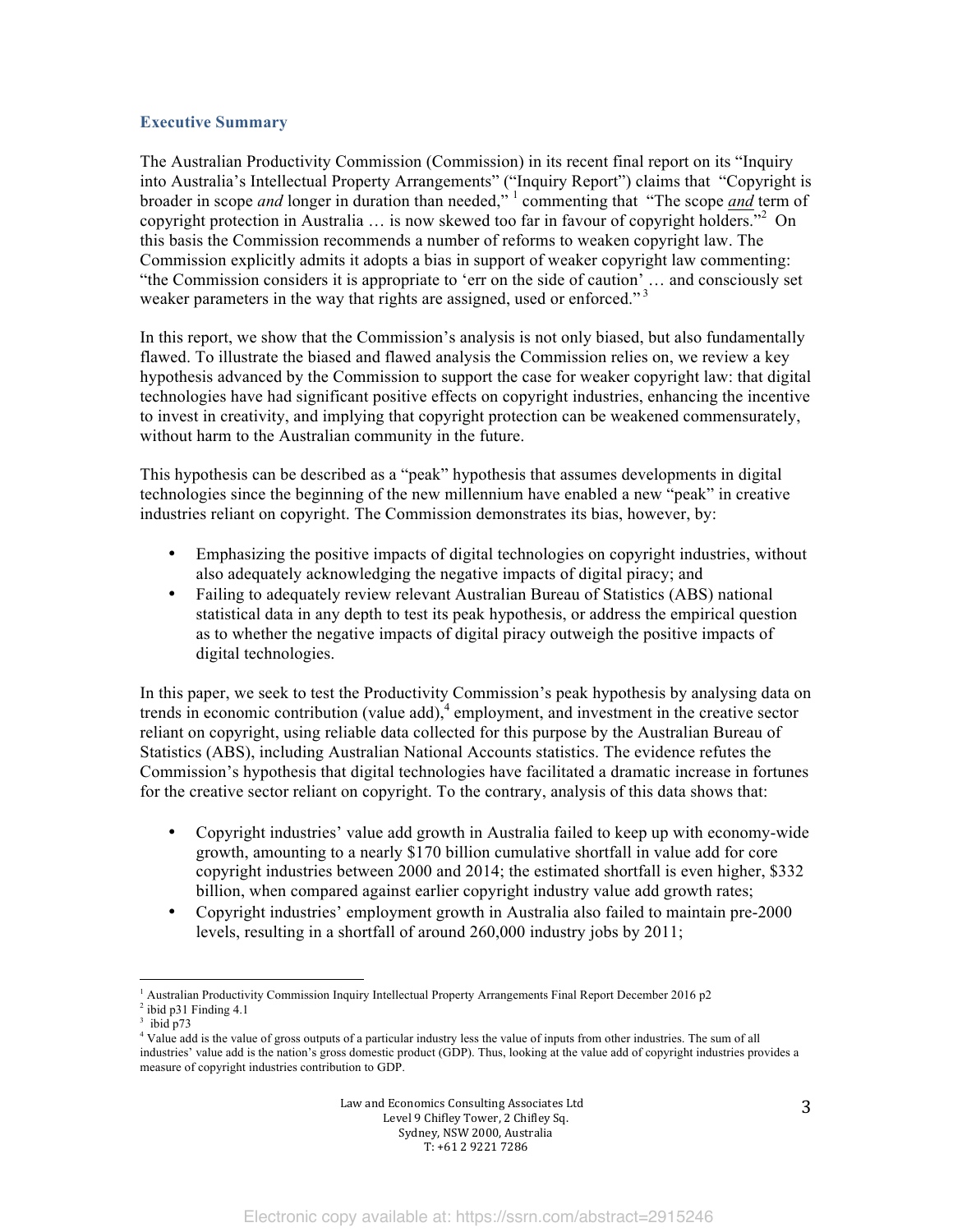- The estimated shortfall in Film and Video Production and Post Production value add compared to GDP growth was \$1.5 billion as of 2011-2012, the latest year available, with employment similarly failing to keep pace; and
- Gross fixed capital formation in artistic originals as a percentage of GDP would have been 36% higher had it maintained its 1992-2001 growth rate.

A more balanced analysis of objective data points readily available should thus have yielded more balanced recommendations by the Commission. The data suggests that any weakening of copyright protection as proposed by the Commission risks further reducing incentives to create, and further harming the Australian community over time.

#### **Summary of Report Sections**

#### *Copyright Industries*

In the first major empirical section of this report, we test the Commission's "peak" hypothesis using ABS National Accounts data and the standardised global framework for measuring copyright industries developed by the World Intellectual Property Organization (WIPO). We test the Commission's hypothesis by comparing growth in value add, employment and investment in copyright industries post 2000, when the spread of broadband internet begins in Australia, with two counterfactuals: (1) economy-wide GDP growth post 2000, and (2) copyright industry growth pre 2000. We assume that if the Commission's hypothesis that the spread of digital technologies post 2000 had a net positive effect on copyright related industries is true, then growth in value add, employment and investment in copyright industries post 2000 would have exceeded economy-wide GDP growth post 2000, and copyright industry growth pre 2000. The results, however, show the opposite:

- a. Value Add: All WIPO-measured copyright industries' value add growth in Australia has slowed post 2000, and has failed to keep up with economy-wide growth in Australian GDP post 2000 quite significantly as follows:
	- i. Core copyright industries' (CCI) value add would have been 25% larger, or \$277 million more, by 2011-12 had CCI value add growth kept up with economy-wide GDP growth.
	- ii. CCI's cumulative shortfall or deficit in value add alone totaled nearly \$170 billion by 2014, compared to what it would have been had it maintained the same growth as GDP. This total is around 11% of total GDP in 2014.
	- iii. CCI's cumulative shortfall or deficit in value add is even greater if its actual growth on value add is compared to what it would have been had it kept up with the CCI value add trend from 1996-2000. The total cumulative shortfall under this comparison was nearly \$332 billion by 2014, a sum equal to around 22% of total 2014 GDP.
	- iv. For copyright industries more broadly, including those that have an interdependent, partial or non-dedicated relationship to copyright, their share of GDP fell by 36 % from 2000 onwards, from 9.0% in 2000 to 6.6% by 2011 (the last year available). Even using a five-year average, copyright industries' share of GDP fell by around 20%, from 8.7% average share in the five years prior to 2001, to 7.3% by 2011.
- b. Employment: WIPO-measured copyright industries' employment growth in Australia also slowed post-2000 compared with pre-2000 as follows: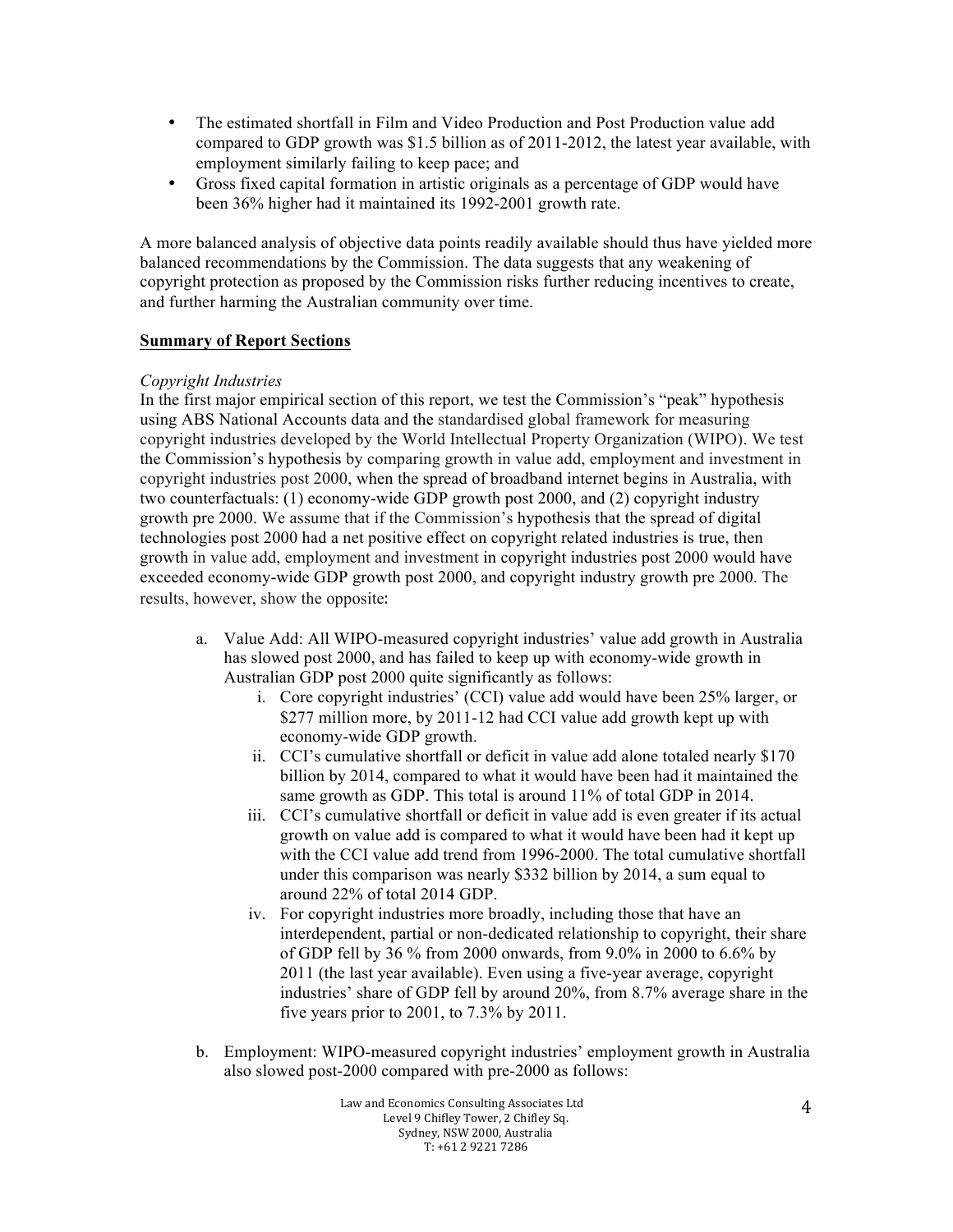- i. For CCI, the shortfall in the annual employment by 2011 is around 260,000 jobs compared to what employment would have been if CCI employment growth kept up with its growth from 1996-2000. This implies that employment would have been 43% higher in core CCI in 2011 had pre-2000 growth rates been maintained. Given that CCI employment was 5.4% of total employment in Australia (around 11.3 million) in 2011, this means total employment in Australia would have been 2.3% higher had CCI alone maintained their pre-2000 trend growth rates.
- ii. For copyright industries more broadly, including those that have an interdependent, partial or non-dedicated relationship to copyright, from 2000 onwards, copyright industries' share of total employment fell by 23%, from 9.8% in 2000 to 8.0% by 2011. Even using a five-year average, the share fell by around 12%, from an average share of 9.5% in the five years prior to 2001 to an average of 8.5% in the five years prior to 2011.
- c. Investment: Gross fixed capital formation in artistic originals as a share of GDP failed to grow as fast after 2000 as it did prior to 2000. The Commission incorrectly identifies this indicator as "the most direct and robust measure of the market value of copyright material" <sup>5</sup> However, the Commission failed to study gross fixed capital formation in artistic originals over time using readily available ABS national statistics in its Inquiry. Contrary to the Commission's hypothesis, the data show that:
	- i. Gross fixed capital formation in artistic originals as a share of GDP grew by 300% in the ten years from 1992 to 2001, from 0.04% of GDP to 0.11% of GDP, but failed to grow its share of GDP at all in the period from 2001 to 2006.
	- ii. While growth has picked up more recently, it is not as high as it would have been had the 1992-2001 growth rate been maintained.

### *Film and Video Production and Post Production*

In the second major empirical section, in order to test the above results for a specific copyright industry, and exploit a unique ABS survey of the film industry extending back to 1993-94, before the spread of digitization and the internet, we review data from the ABS Film, Television and Digital Games (FTVDG) survey of businesses mainly engaged in film and video production and post-production (FVPP) services. Our detailed review of the evidence from ABS refutes the claims of the Productivity Commission as follows:

- a. Value Add: Growth in value add by FVPP services has slowed:
	- i. Value add has not experienced rapid growth in the new millennium, and in fact, grew more slowly than the rest of the economy. FVPP services would have been 25% greater by 2011-12, or \$277 million more, had FVPP services value add growth kept up with GDP growth.
	- ii. The cumulative shortfall or deficit in FVPP services value add was nearly \$1.5 billion by 2011 compared to what it would have been had it kept up with GDP growth from 2000*.*
- b. Employment: Employment growth in FVPP services failed to keep up with employment growth maintained in FVPP prior to 2000. In addition it failed to keep up with general employment growth in the economy:

 <sup>5</sup> Australian Productivity Commission Inquiry Intellectual Property Arrangements Final Report December 2016 p105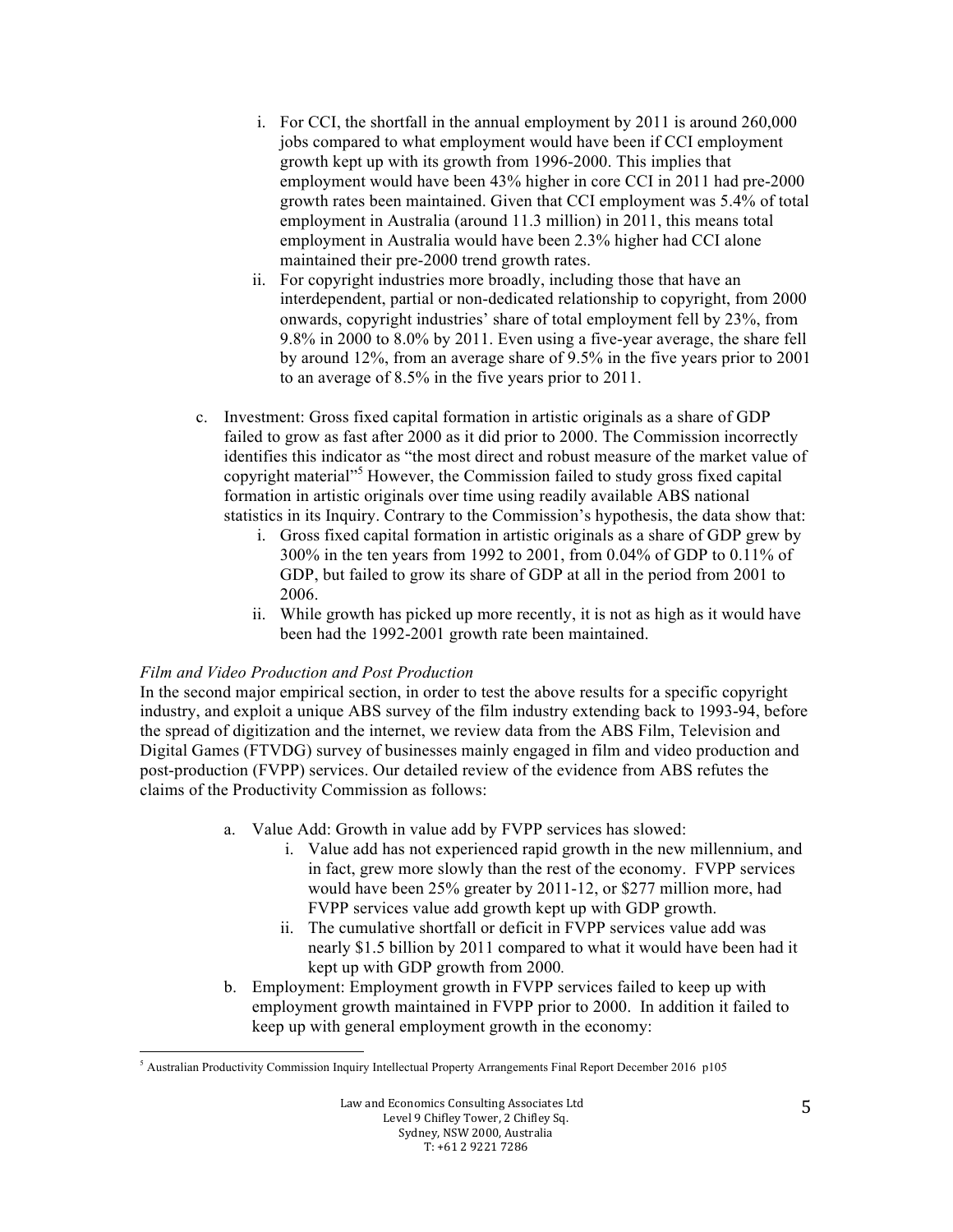- i. Whereas employment in FVPP grew by 173% in the nine years from 1993-94 to 2002-03, employment in FVPP decreased by 0.4% in the nine years post 2002-03 to 2011-12.
- ii. The fall in employment post 2002-03 largely occurred prior to the global financial crises, with employment in FVPP collapsing by 15%, from 2002-03 to 2006-07 and then recovering only slightly from 2006-07 onward, but failing to attain its prior peak.
- iii. From 2002-03 to 2011-12 employment in FVPP declined with a compound average growth rate (CAGR) of -0.4%. By comparison economy wide employment grew by 2.2% CAGR.

#### **Conclusion**

The above empirical results all refute the Commission's hypothesis that the new millennium has created a peak for copyright industries, even when using their own preferred data measure, gross fixed capital formation in artistic originals. These results in turn undermine the Commission's policy recommendations, calling into question the quality and perhaps the objectivity of the analysis relied on by the Commissioners in charge of the Inquiry. Contrary to the Commission's claims, the data is consistent with the need to move to stronger copyright in Australia to restore the effective rate of copyright protection and stem the loss of value add, employment and investment. More advanced empirical work, of course, is justified, but at this stage an evidencebased approach to policy requires strengthening copyright protections to deter piracy, limit market bypass, and instead enhance the extent of market transactions in copyright, and therefore the total reward and incentive for creativity to the benefit of the Australian community in the future.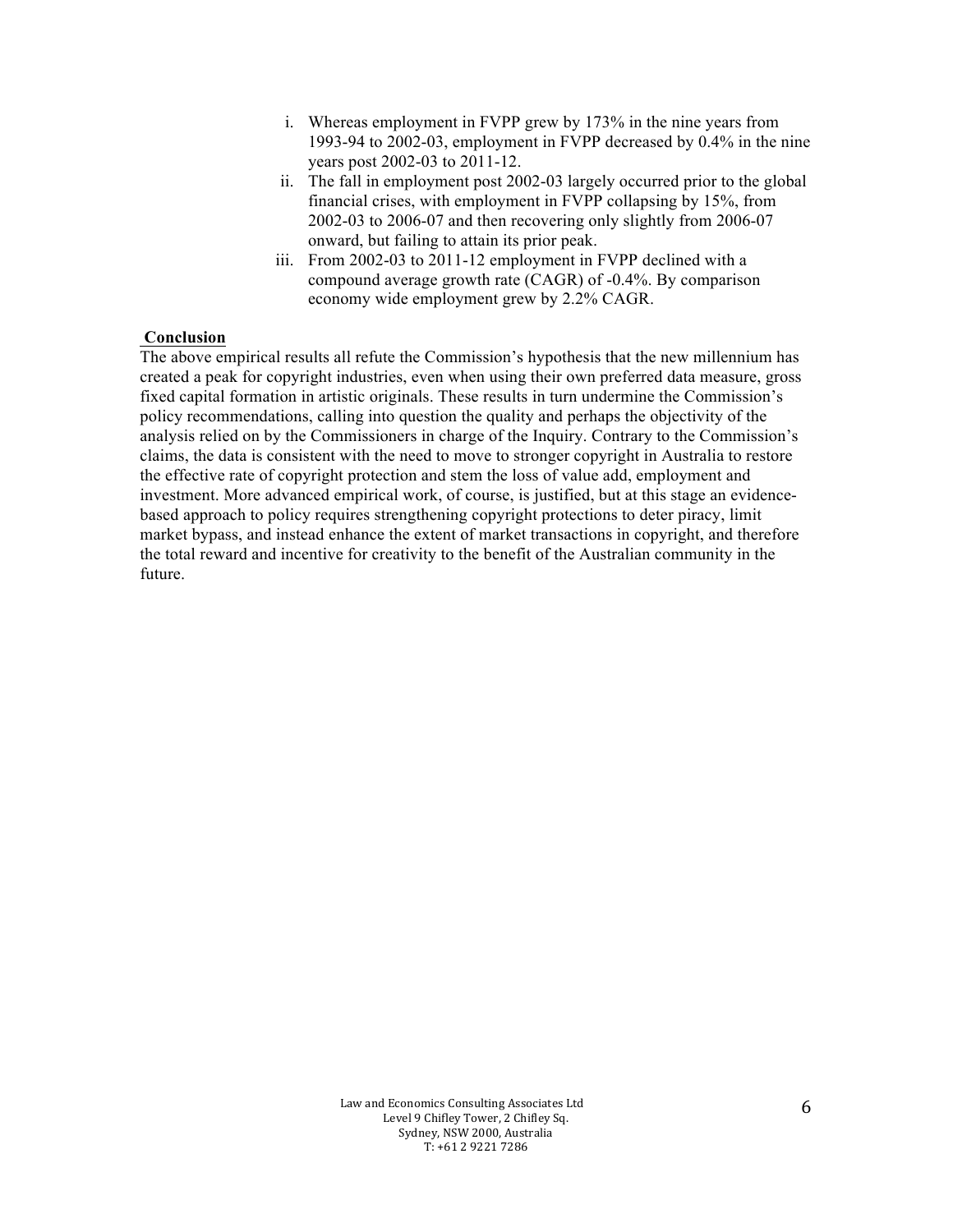#### **1.0 Introduction**

The Australian Productivity Commission's recent final report on its "Inquiry into Australia's Intellectual Property Arrangements" ("Inquiry Report") states that*:* "Copyright is broader in scope and longer in duration than needed — innovative firms, universities and schools, and consumers bear the cost."*<sup>6</sup>*

As a result, the Commission recommends a number of reforms to weaken copyright law. A key reason given by the Commission for the need for reform is that recent developments in digital technologies, are "disrupting both the supply and demand side of the copyright 'coin'..." *<sup>7</sup>* Indeed, "The speed at which businesses are disrupted has accelerated, underscoring the need for an adaptable copyright system." *<sup>8</sup>* Although the Commission notes that "Multiple views exist on the direction copyright policy has taken in responding to these challenges" *<sup>9</sup>* the Commission ultimately reaches the conclusion that copyright should be weakened. This view appears motivated by the idea that digital technologies have had such significant positive effects on copyright industries that there is now more than adequate incentive to invest in creativity, and copyright protection can be weakened commensurately.

In particular, the Commission claims "the cost for creators to produce new works and for intermediaries to bring works to market has declined" <sup>10</sup> and "Consumers have access to a wider array of copyright–protected works than ever before, in a variety of formats, with 24–hour access and purchasing the new norm". <sup>11</sup> The Commission's hypothesis is that these positive effects from digital technologies outweigh any negative effects from digital piracy and justify a commensurate weakening of copyright law.

In this report, we show that the Commission's report and recommendations are fundamentally biased and flawed. Surprisingly, bias is not hard to prove, as the Commission itself explicitly admits it adopts a bias towards weaker copyright law, claiming that:

> "Given the asymmetric nature of how policy can be changed, the Commission considers it is appropriate to 'err on the side of caution' where there is imperfect information, and consciously set weaker parameters in the way that rights are assigned, used or enforced."<sup>12</sup>

To illustrate the flawed analysis the Commission relies on, we review a key hypothesis advanced by the Commission to support the case for weaker copyright law that relates to the net economic effect on copyright reliant industries of recent developments in digital technologies.

Although the Commission proposes a policy bias towards "weaker parameters" for copyright law as a solution in part to "imperfect information" and the lack of "transparent evidence-based analysis", <sup>13</sup> sufficient data has now become available to examine both the impact of the spread of digitisation and the Internet on the creative sector that is dependent on copyright. This paper

 

<sup>6</sup> Australian Productivity Commission Inquiry Intellectual Property Arrangements Final Report December 2016 p2

 $^7$ ibid p $108\,$ 8

ibid p109 9

ibid p108  $10$  ibid p108

 $11$  ibid p108

 $12$  ibid p73

 $13$  ibid p103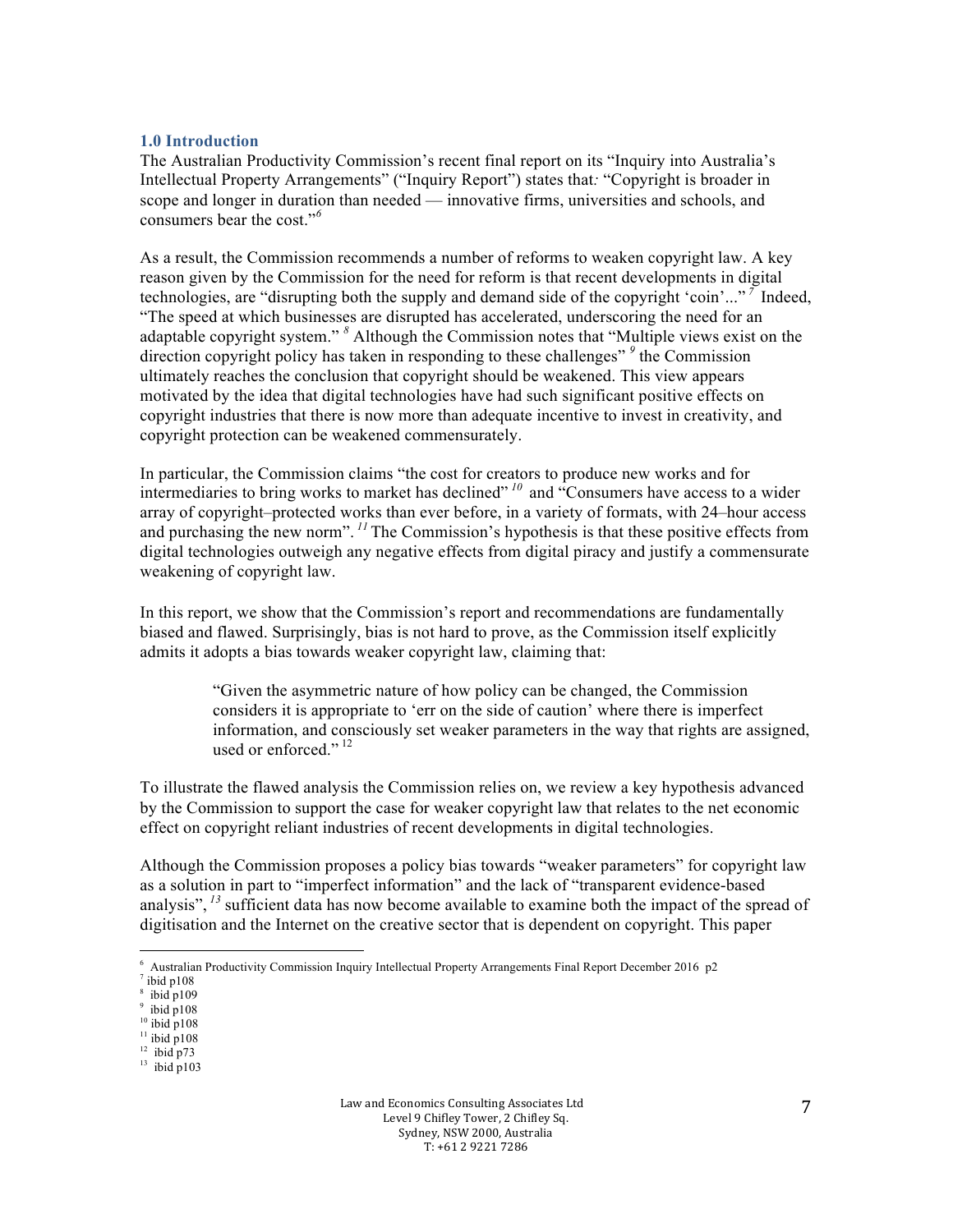examines the Commission's hypothesis that the spread of digitisation and the Internet has enabled a peak period for the creative sector using Australian Bureau of Statistics (ABS) National Accounts data to identify whether there was a correlated increase in value add, employment and investment in the creative sector during the time of the spread of digital technologies. The present review suggests that the evidence in Australia is inconsistent with the view that recent developments in digital technologies has facilitated a dramatic increase in economic success of the creative sector dependent on copyright, clearly contradicting the hypothesis set forth by the Commission.

# **1.1 Outline**

In what follows, we use Australian Bureau of Statistics (ABS) national statistics to whether digital technologies have enabled a peak in creative industries reliant on copyright in Australia. This analysis is divided into three sections:

- a) First, we identify and review the Productivity Commission's hypothesis that digital technologies have lowered upfront creation costs in the creative sector as well as the "cost of producing, distributing and marketing*"* creative goods, and its prediction there has been a major economic improvement in the creative sector reliant on copyright, or a "new peak" in the economic performance of the sector.
- b) Second, we look at whether in fact there has been an acceleration in the growth of copyright related industries associated with the spread of the internet and digitisation in terms of their economic contribution (value-add)<sup>14</sup>, employment and investment. We use the Australian Bureau of Statistics (ABS) National Accounts Statistics data and the World Intellectual Property Organisation (WIPO) methodology for measuring copyright reliant industries.
- c) Third, we analyze similar trends focusing more narrowly on the film and television industry using the Australian Bureau of Statistics (ABS) Film, Television and Digital Games Surveys (FTVDG) data of on economic output and employment in businesses engaged in film and video production and post-production services, television broadcasting, television channel provision, and digital game development.

#### **2.0 The Commission's Hypothesis**

 

In the Inquiry Report, the Commission claims that the IP system generally needs to be adaptive and keep pace with technological change, in particular digital technologies: "…including the rise of cloud computing, the growth of the Internet, digitisation…" <sup>15</sup> Later, in a section on "Digital disruptions to the Copyright System," the Commission asserts that:

*Digital technologies are disrupting both the supply and demand side of the copyright 'coin':*

• *In some cases, the cost for creators to produce new works and for intermediaries to bring works to market has declined…, but cost reductions also threaten to 'disintermediate' many businesses within the copyright value* 

<sup>&</sup>lt;sup>14</sup> Value add measures the economic contribution to GDP of an industry. Value add is the value of gross outputs of a particular industry less the value of inputs from other industries.

 $\beta$  Australian Productivity Commission Inquiry Intellectual Property Arrangements Final Report November 2016 p92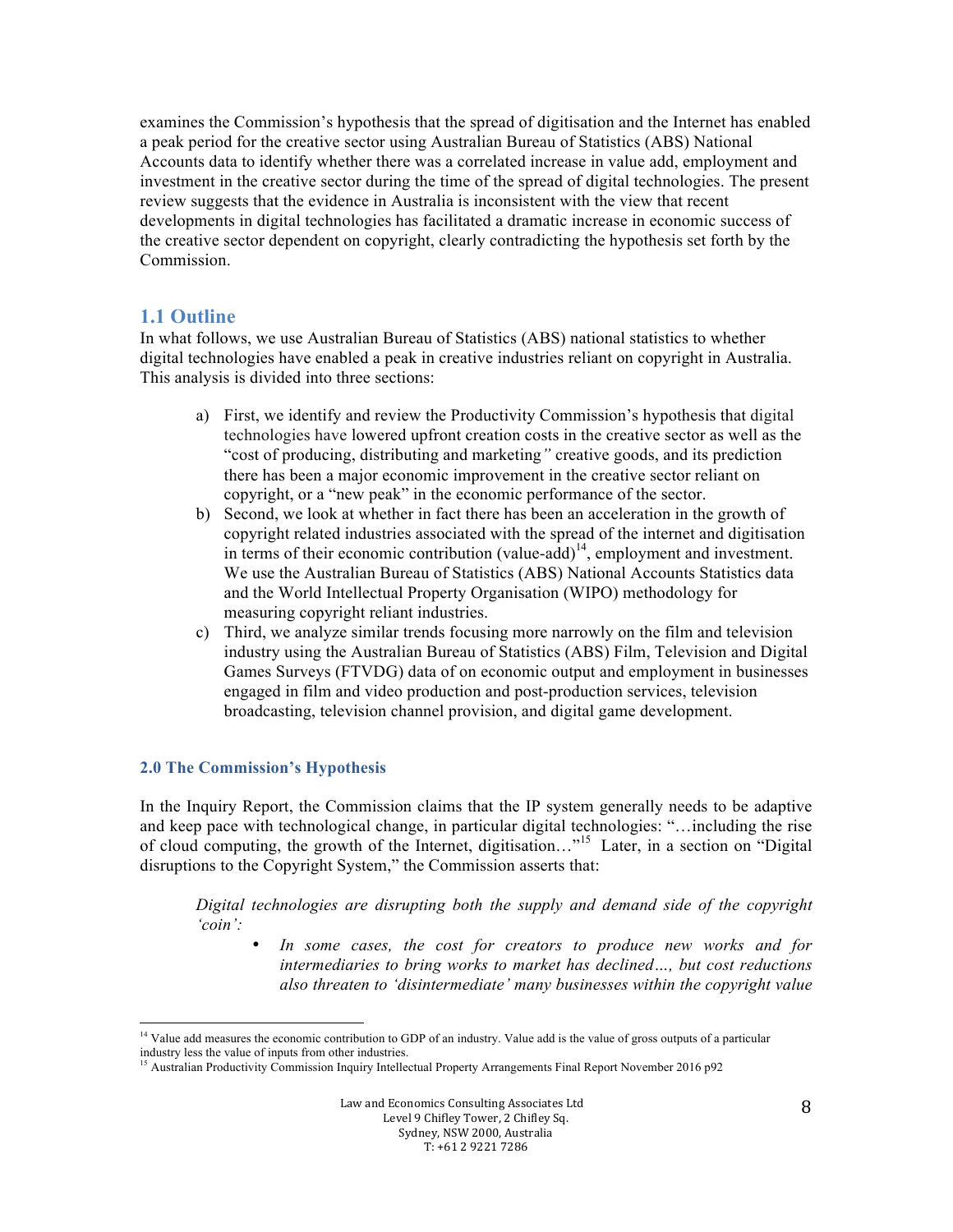*chain by enabling many artists to market and sell their works to consumers directly. The creation and dissemination of copyright material by altruistic providers at low or no cost is greater than ever before.* 

• *Consumers have access to a wider array of copyright–protected works than ever before, in a variety of formats, with 24–hour access and purchasing the new norm. But such access also enables greater scope for infringement. <sup>16</sup>*

The above statement mainly emphasizes the positive effects of digital technologies, and only briefly and obliquely at the end mentions the negative effect of "enabling greater scope for infringement."<sup>17</sup> As we show below, however, digital technologies enable greater piracy and unauthorized copying, and this has been proven to have enormous negative effects on legitimate markets for creative goods.<sup>18</sup> Rather than exploring the extent of the negative effects of digital piracy further, however, the Commission instead focuses on positive effects of digital technologies.

Thus, although the Commission concludes its section on "Digital disruptions to the Copyright System" by emphasising "the role for Government should be to ensure a …copyright system that balances these competing and evolving forces,"<sup>19</sup> it clearly ignores the negative effects of digital piracy. Indeed, it ends the section by citing Pollock (2007) to the effect that there has been too much focus on the negative effects of digital technologies, including the greater scope for infringement, compared to the positive effects of digital technologies.<sup>20</sup>

The Commission's bias, and failure to adequately consider the negative effects of greater piracy and unauthorized copying due to digital technologies is indeed made even clearer in the Inquiry Report in a section entitled "Understanding how infringement impacts the community" where the Commission makes explicit its mistaken view that "determining the extent to which infringement displaces sales and impacts the economy is practically impossible."<sup>21</sup>

This really is a monumental overstatement and error – undermining the logical foundations of Commission's recommendations that copyright be weakened.

In fact, contrary to the Commission's assumption, the academic evidence is clear that increased infringement due to digital technologies have had very large negative effects on sales over time. For example, a recent comprehensive review of academic articles published in reputable journals on the effects of unauthorized digital file sharing on music sales has concluded that the vast majority of these studies all show file sharing caused considerable harm (Liebowitz 2014). These are not industry reports but studies by independent economists.<sup>22</sup> By comparison, there are in fact no articles published in reputable academic journals that find a positive impact of file-sharing on sales. Liebowitz (2014) concluded that the majority of all studies support a conclusion that the decline in sound recording sales can be explained by the growth in digital file-sharing. Moreover,

 

<sup>&</sup>lt;sup>16</sup> Australian Productivity Commission Inquiry Intellectual Property Arrangements Final Report November 2016 p108

<sup>&</sup>lt;sup>18</sup> See discussion later and literature review and evidence cited in Barker, G. & Maloney, T. (2015)

 $19$  ibid p109

 $20$  ibid p109

 $21$  ibid 556

<sup>&</sup>lt;sup>22</sup> Thus, ten published articles all show that file sharing reduced sales, these include Hong (2007, 2013), Liebowitz (2006, 2008), Michel (2006), Peitz and Waelbroeck (2004), Rob and Waldfogel (2006), Waldfogel (2010) and Zentner (2005, 2006). Two further unpublished academic papers also found that file sharing reduced music sales (see Blackburn (2004) and Zentner (2009)). See also Smith, M. D. and Telang, R., (2012) for a review of the literature that covers more than music.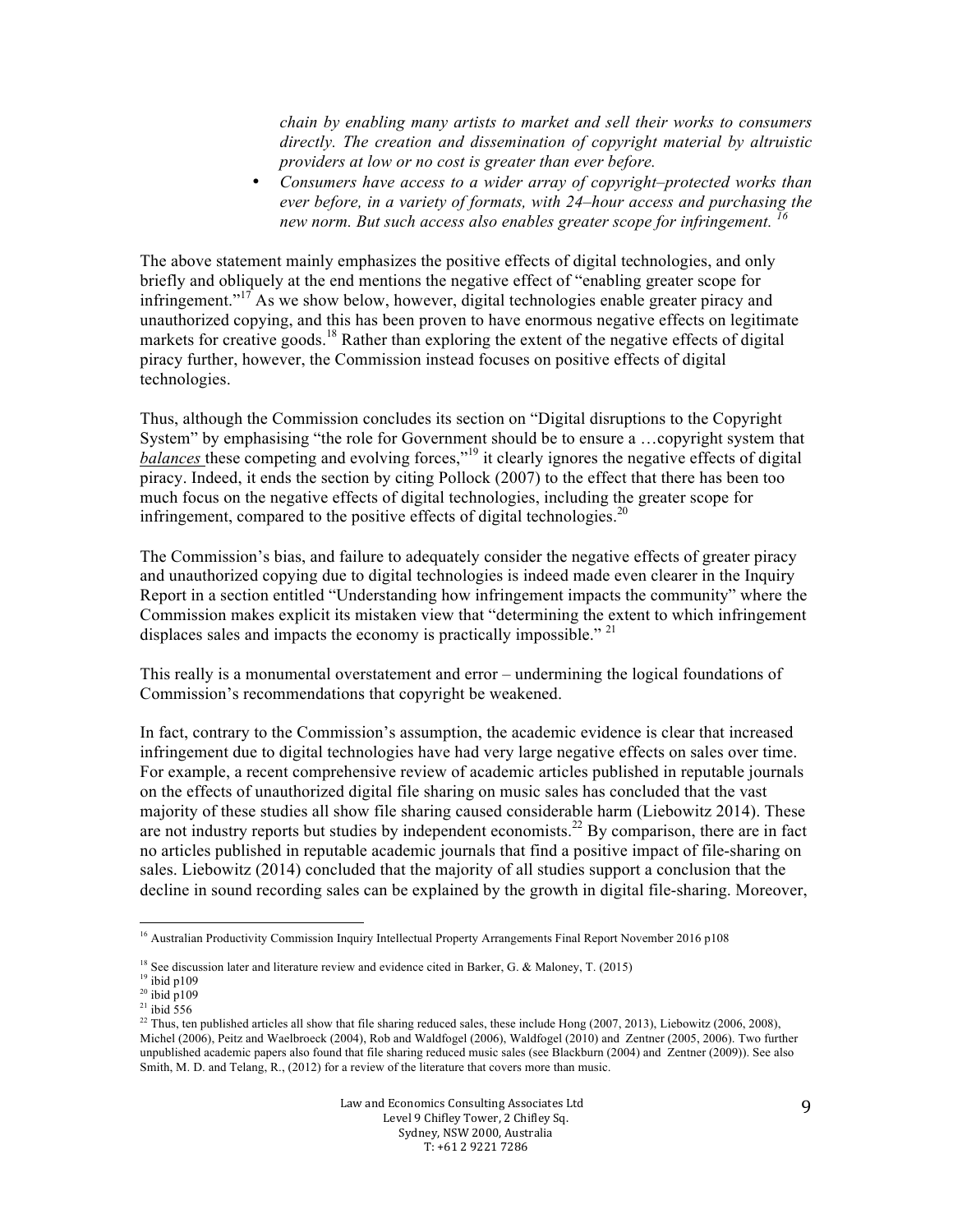on balance, the net harm caused in reduced sales has been enormous. The cumulative decline in revenues in music, for example, since Napster arrived in 1999 has been 62 % in real terms from 2000 to 2013.

The Commission's recommendations that copyright law be weakened are logically flawed due to its failure to adequately consider and acknowledge the scale of the negative effect on sales of copyright protected goods due to the greater infringement of copyright enabled by digital technologies. The Commission's recommendations to weaken copyright quite simply are based on a fundamental factual error, or mistaken assumption that the negative effect of increased infringement due to digital technologies is unknown, but presumably minor, and that therefore copyright does not need to be strengthened to counteract this effect.

The Commission nevertheless acknowledges as a fundamental principle that "IP rights are less important where innovations are difficult to copy *or* only entail minor development costs."<sup>23</sup> According to the above principle endorsed by the Commission, however, given we know it has become easier to copy copyright protected works, copyright has become more important and should be strengthened. Indeed, according to the last phrase in the above principle, the only caveat to the conclusion that copyright should be strengthened would be if copyright protected works now "only entail minor development costs." But there is no evidence presented by the Commission that copyright protected works now "only entail minor development costs."

The Commission, however, does take the view that creation costs have nevertheless fallen due to digital technologies, and that strength of copyright and IP protection in general should be related to changes in creation costs, falling as creation costs fall and rising as they rise, commenting for example that: "the IP system should be adaptable to change…An adaptable system is one that reflects changes in the underlying costs of innovating..."<sup>24</sup>

The Commission thus indicates support for the view that strength of IP protection should reflect the underlying costs of innovating. In the case of copyright, this implies protection should reflect the costs of creating. Indeed, the Commission clearly is of the view that the strength of IP rights like copyright should be directly related to the size of the sunk costs of creative activity; that as the sunk costs of creativity fall, so too should the strength of copyright. Thus the Commission quotes Tabarrok (2002), who comments that: 'it would be remarkable if 20 years were the optimal duration regardless of the size of sunk costs.<sup>25</sup> While Tabarrok was discussing patent duration, the inclusion of the quotation confirms that the Commission endorses a general hypothesis that optimal strength of IP rights should be directly related to the size of the "sunk costs" associated with creativity or innovation. This implies the Commission's underlying view must be that as the "sunk costs" associated with creativity fall (e.g. because of digital technologies), so too should the strength of copyright protection.

In summary, the Commission's recommendations that copyright protection be reduced are clearly dependent on the Commission claims that digital technologies have lowered the costs of creativity. The Commission clearly claims that "the cost for creators to produce new works and for intermediaries to bring works to market has declined<sup>" 26</sup>... "cost reductions ....enabling many

 <sup>23</sup> Australian Productivity Commission Inquiry Intellectual Property Arrangements Final Report November 2016 p4

 $24$  ibid p70

 $^{25}$  ibid p93

 $26$  ibid  $108$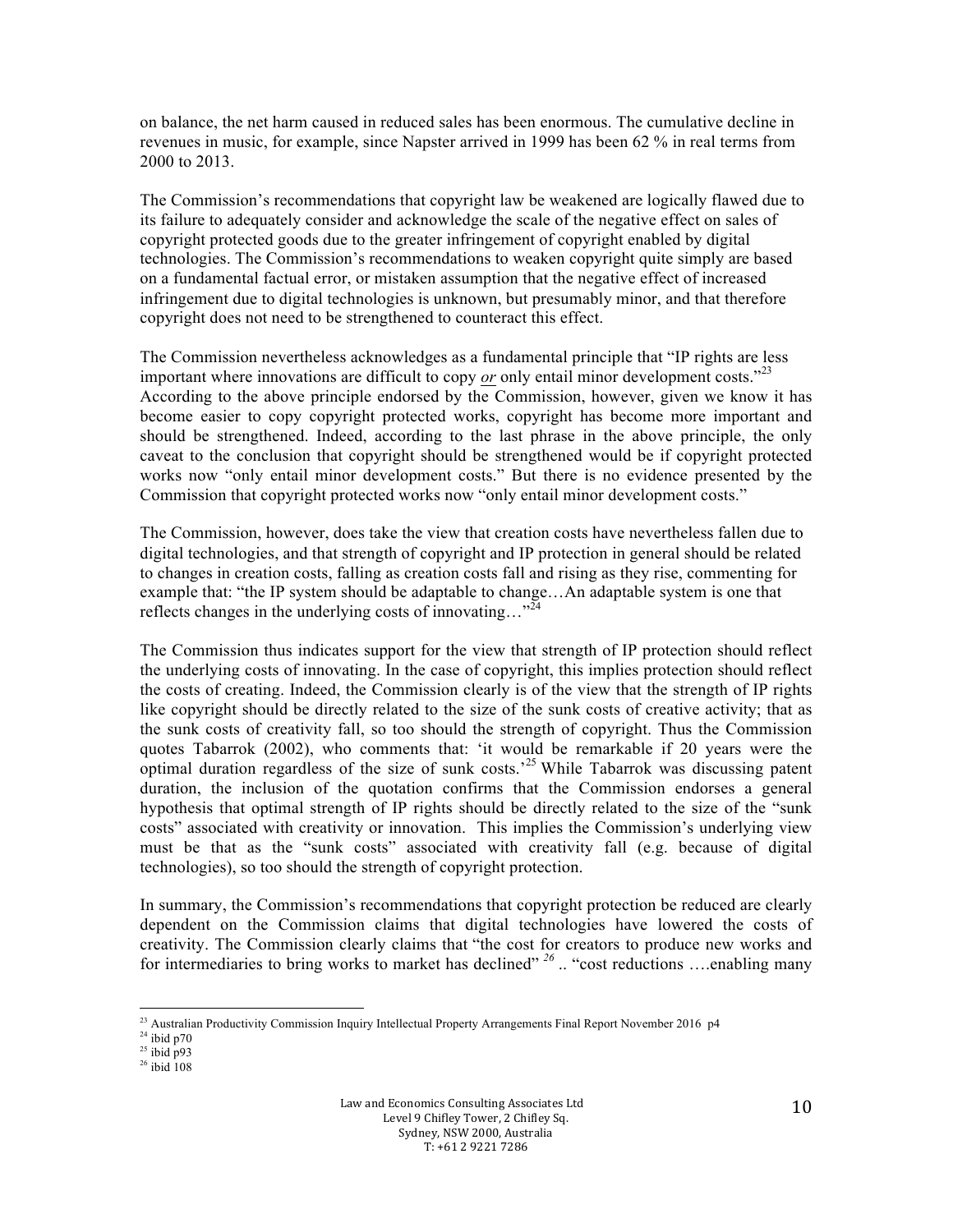artists to market and sell their works to consumers directly." *<sup>27</sup>* The Commission is then in effect predicting that due to these positive effects of digital technologies reducing creation costs, the creative sector economy has attained a new economic "peak" - what one might call the Commission's "peak" hypothesis – which justifies lower copyright protection. The Commission clearly relies on this "peak" hypothesis to justify major reductions in the strength of copyright law.

Therefore, this paper shall examine the evidence on whether digital technologies have in actuality created a "new peak" in the creative sector. If the Commission is right and digital technologies have lowered the upfront creation costs as well as the "cost of producing, distributing and marketing" creative works, and these have offset the negative effects of increased piracy, then one would have seen a major economic improvement in the creative sector reliant on copyright. One would predict*:*

- i) increased value add in the creative sector reliant on copyright
- ii) increased employment; and
- iii) increased investment in the creative sector reliant on copyright.

The following sections will use Australian Bureau of Statistics (ABS) national statistics to test the Commission's "peak" hypothesis. More specifically, we will look at whether value add, employment and investment in creative industries reliant on copyright have increased with the spread of digitization and the internet.

As we shall see, the ABS data refutes the Commission's "peak" hypothesis. This undermines the Commission's policy conclusions. The Commission argues copyright protection should weakened commensurately with the net positive effect of digital technologies in reducing costs and therefore increasing returns, and the incentive to invest. If, however, the data shows the opposite, or that the "greater scope for infringement" has had a net negative effect, then presumably copyright should be strengthened.

# **3.0 Recent Trends in Creative Industries**

An important development over the past 13 years that enables analysis of trends in copyright related industries is the development of a standardised global framework for measuring copyright industries and their economic contribution using national statistics by the World Intellectual Property Organization (WIPO) (WIPO 2003).

The WIPO methodology defines copyright related industries as those industries whose primary source of revenue are the reproduction, distribution, publication and sale of copyrighted materials, including film, music, audio and text. The WIPO methodology is outlined in the 2015 revised edition of the WIPO Guide on *Surveying the Economic Contribution of the Copyrightbased Industries.28* This WIPO methodology:

- 1) Outlines four groups of copyright industries, identified on the basis of their level of dependence on copyright material that, when combined, form the 'total' copyright industries. These groups are:
	- a. core,

  $27$  ibid p108

<sup>28</sup> http://www.wipo.int/edocs/pubdocs/en/copyright/893/wipo\_pub\_893.pdf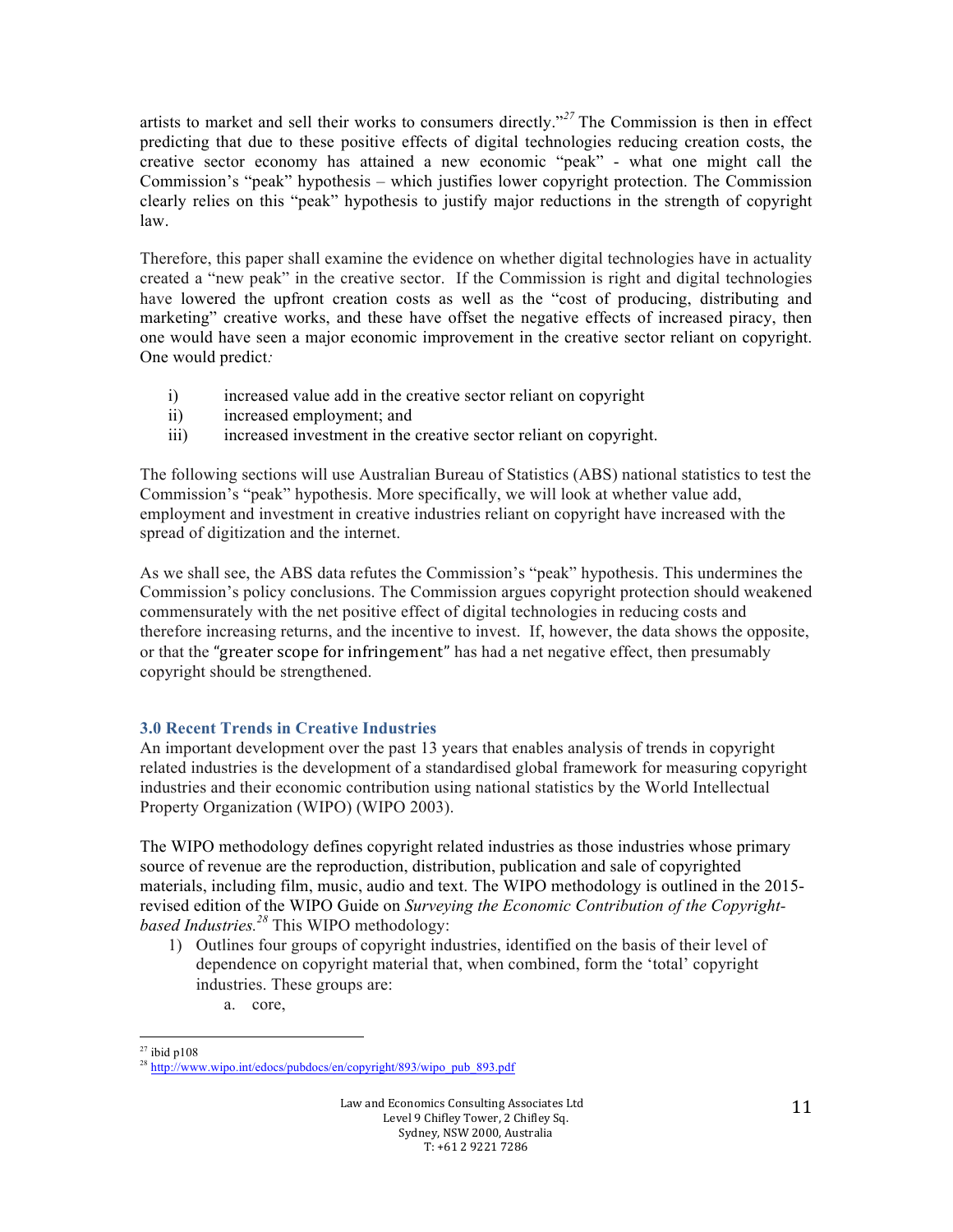- b. interdependent,
- c. partial, and
- d. non-dedicated support.
- 2) It identifies a set of major indicators:
	- a. contribution to GDP, as measured copyright industry 'value add'
	- b. employment in copyright industries, and
	- c. foreign trade in copyright related goods and services.

In this section we will use Australian Bureaus of Statistics (ABS) national statistics data to examine all four industry groups of copyright industries and their contribution over time to

- i) Value add: a key measure of an industry's economic contribution. Value added is the value of gross outputs of a particular industry less the value of inputs from other industries. The sum of all industries' value add is the nation's gross domestic product (GDP). Thus, comparing the growth of value add of Australia's copyright industries to that of total GDP provides a measure of the relative performance of the copyright industries over time; and
- ii) Employment in creative industries reliant on copyright.

In addition, we shall look at a data series in the ABS national statistics which provides an indication of trends in investment related to creative industries (Gross Fixed Capital Formation in artistic originals). Importantly, we study the trends in the GFCF measure, while the Commission only examined one year of that data.

#### **3.1 Value Add**

As noted earlier, value add is the value of gross outputs of a particular industry less the value of inputs from other industries. The sum of all industries' value add is the nation's gross domestic product (GDP). Thus, looking at the value add of copyright industries provides a measure of the contribution of copyright industries to GDP.

If the Commission is right and digital technologies have lowered the upfront costs of creativity, as well as the "cost of producing, distributing and marketing," creative goods, and such positive effects far outweigh any negative effects of digital piracy, then one would predict a major economic improvement in the creative sector reliant on copyright with total value add in the creative sector reliant on copyright growing considerably, to the extent costs fall and value created remains the same.

Two possible outcomes or predictions can be tested to assess whether the growth in value add was any more than "normal" as assumed by the Commission due to digital technologies:

- 1) Whether growth in value add in the creative sector reliant on copyright has been faster than growth of the general economy or GDP; and
- 2) Whether there been an acceleration in the growth in value add in copyright reliant industries compared to the past.

# **3.1.1 Counterfactual One: Copyright Industry Value Add Growth Compared to GDP**

The first measure we shall use to assess how value add in copyright reliant industries fared compared to the general economy is the share of copyright industries in GDP. If copyright reliant industries benefited more than other industries from digital technologies then their share of GDP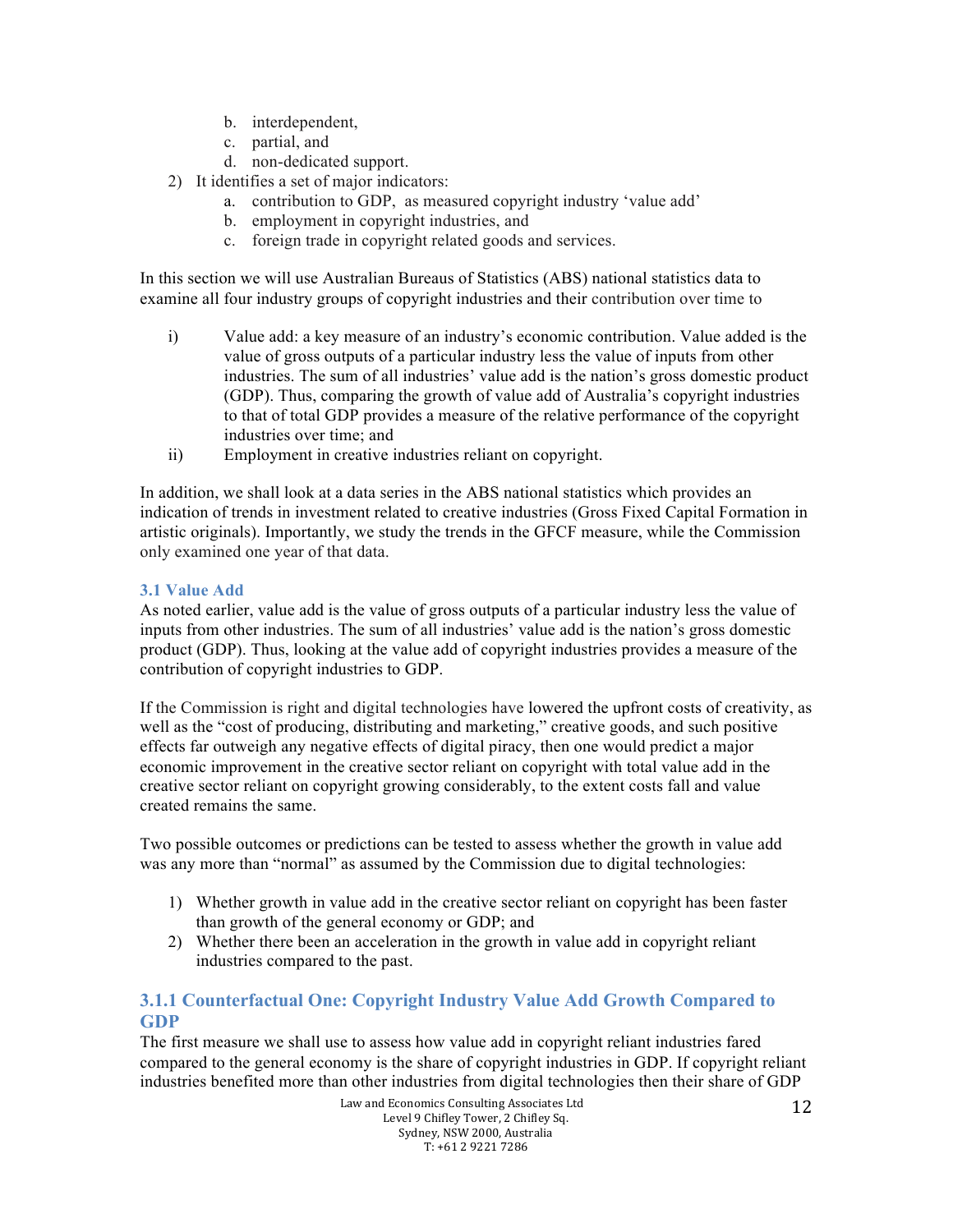might be predicted to increase.

Using WIPO methodology for measuring copyright related industries, Figure 1 below presents data on copyright industries share of GDP. The data is taken directly from the PWC (2012) report on the WIPO website, which applied the WIPO methodology to ABS National Statistics data. This data shows that from 2000 onwards (following the arrival of Napster in 1999 - the first major illegal downloading service), copyright industries value add, presented as a percentage of GDP, failed to keep up with the rate of growth of GDP in Australia. As a result, copyright reliant industries' share of GDP fell post 2000. Prior to 2000, copyright industry value add was growing faster than GDP, so that a share of GDP copyright industries peaked at 9.0% in 2000. From 2000 onwards, however, copyright industries' share of GDP fell by 36 % from 9.0% in 2000 to 6.6% by 2011.



Table 1 below presents the data underlying the above graph.

| (1)         | (2)  | (3)            | (4)     | (5)           | (6)   | (7)     |
|-------------|------|----------------|---------|---------------|-------|---------|
| <b>YEAR</b> | Core | Interdependent | Partial | Non-Dedicated | Total | Total   |
|             |      |                |         |               |       | 5 Year  |
|             |      |                |         |               |       | Average |
| 1997        | 5.5  | 1.8            | 0.3     | 0.7           | 8.3   |         |
| 1998        | 5.8  | 1.7            | 0.3     | 0.7           | 8.4   |         |
| 1999        | 6.2  | 1.6            | 0.3     | 0.7           | 8.8   |         |
| 2000        | 6.4  | 1.6            | 0.3     | 0.7           | 9.0   |         |
| 2001        | 6.4  | 1.5            | 0.3     | 0.7           | 8.9   | 8.7     |
| 2002        | 6.4  | 1.4            | 0.3     | 0.6           | 8.7   |         |
| 2003        | 6.4  | 1.4            | 0.3     | 0.6           | 8.7   |         |
| 2004        | 6.3  | 1.3            | 0.3     | 0.6           | 8.6   |         |

Table 1 Value add of copyright industries as a percentage of gross domestic product (%)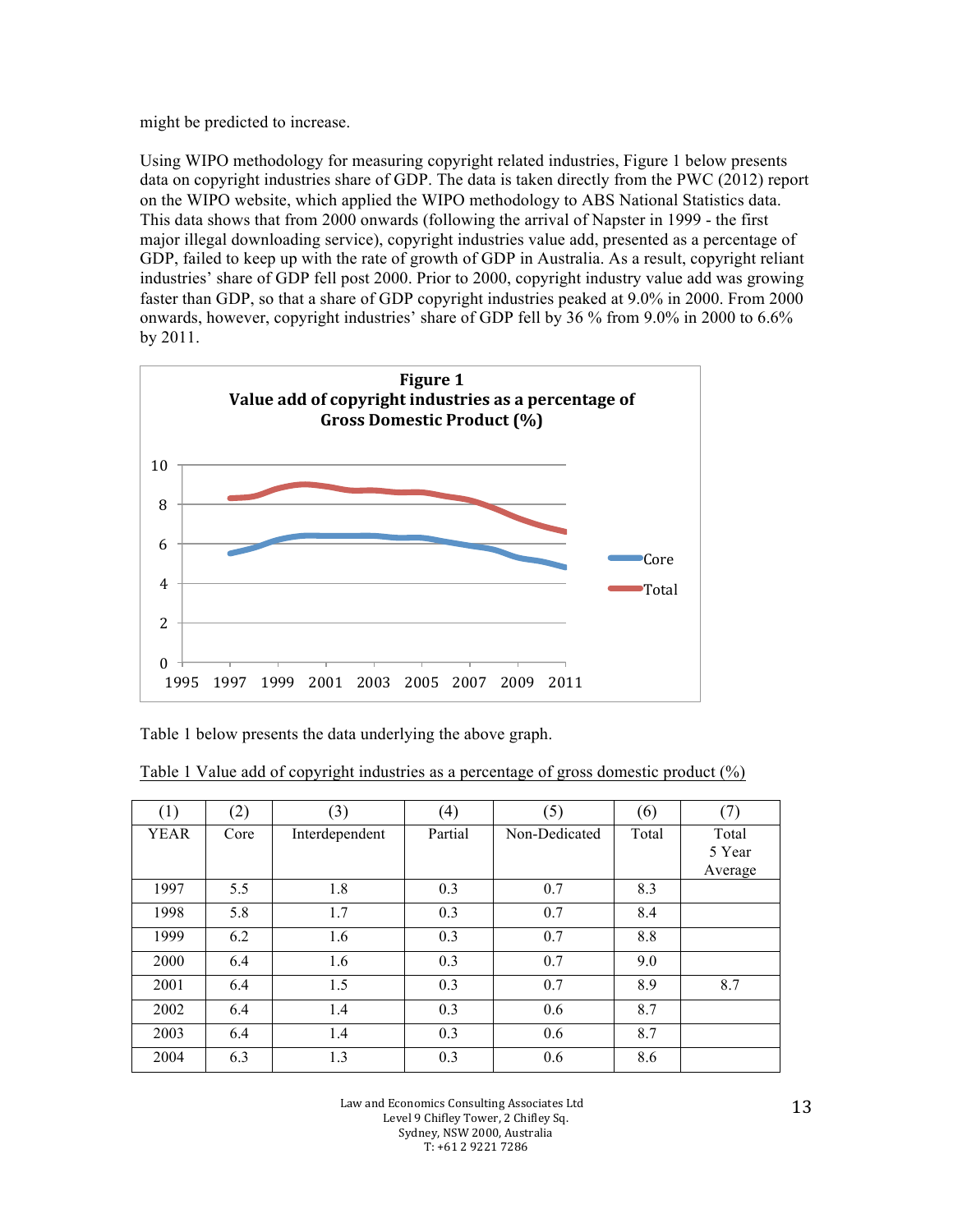| $\left(1\right)$ | (2)  | (3)            | (4)     | (5)           | (6)   | (7)               |
|------------------|------|----------------|---------|---------------|-------|-------------------|
| <b>YEAR</b>      | Core | Interdependent | Partial | Non-Dedicated | Total | Total             |
|                  |      |                |         |               |       | 5 Year<br>Average |
| 2005             | 6.3  | 1.3            | 0.3     | 0.7           | 8.6   |                   |
| 2006             | 6.1  | 1.3            | 0.3     | 0.6           | 8.4   |                   |
| 2007             | 5.9  | 1.3            | 0.3     | 0.6           | 8.2   |                   |
| 2008             | 5.7  | 1.2            | 0.3     | 0.6           | 7.8   |                   |
| 2009             | 5.3  | 1.1            | 0.3     | 0.5           | 7.3   |                   |
| 2010             | 5.1  | 1.0            | 0.3     | 0.5           | 6.9   |                   |
| 2011             | 4.8  | 1.0            | 0.3     | 0.5           | 6.6   | 7.4               |

The data reveals that copyright industries' share of GDP shrank for all WIPO definitions of copyright related industries, except for the small industry category "partial", which just maintained its small 0.3% share of GDP. As a result the last column in the above table reveals that using a five-year average, total copyright related industries' share of GDP fell by around 18%, from an average share of 8.7% in the five years prior to 2001, to 7.4% by 2011.

This data in the above graph and table is also consistent with the hypothesis that the negative impact of piracy started as early as 2000. Thus in 2000, total copyright industries' share of GDP peaked at 9%, and core copyright industries at 6.4%. The share of core copyrighted industries then remained constant until 2004, and then declined more rapidly.

The fall observed in copyright industries' share of GDP indicates that copyright industry value add growth has failed to keep up with growth in GDP post 2000, Moreover, the extent to which copyright industries' value add growth failed to match normal economic growth in the economy was quite large, with significant consequences for the Australian economy. In what follows, we seek to measure the implied deficit or shortfall in value add in actual copyright industries, compared to what might have been if it had continued to grow at the same rate as the underlying economy, which seems a reasonable counterfactual rate or standard to use.

The Commission, however, suggests that estimates of total copyright industries' share of GDP at around 7% identified in the last few years in the second to last column of the above table may overstate the role of copyright industries in the economy commenting:

*While a range of other estimates have been advanced, many are overstated ….For example, some value the contribution of the copyright industries at more than seven per cent of gross domestic product per year.* 29

In what follows we shall focus only on core copyright industries shown in the second column of the above table, in order to avoid the Commission's concerns with the broadest WIPO measure of copyright industries.

Continuing our focus on growth trends compared to GDP, in Table 2 below, column 2 presents

 <sup>29</sup> Australian Productivity Commission Inquiry Intellectual Property Arrangements Final Report November 2016 p106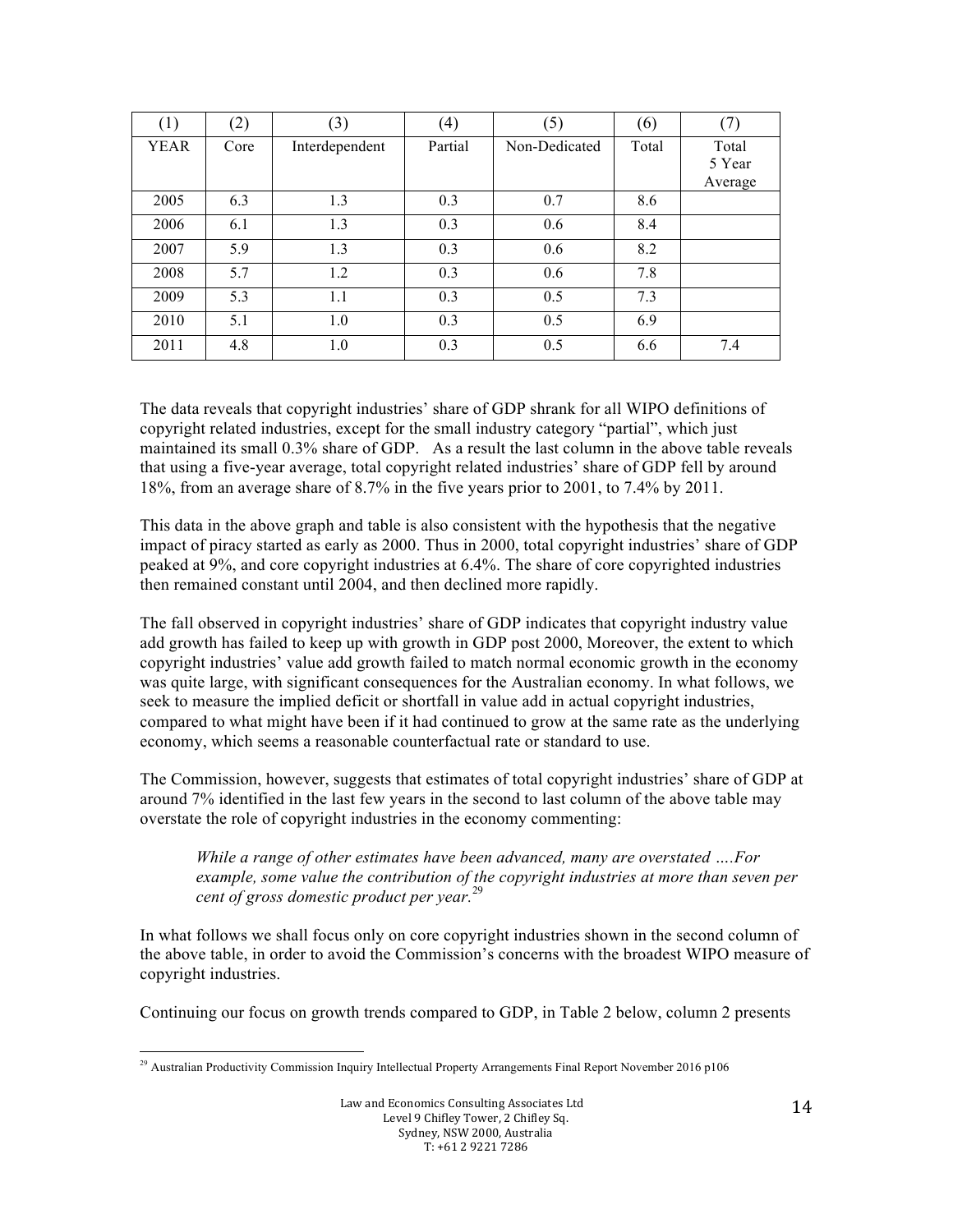data on value add in 2011 prices for core copyright industries only. Table 2 uses the year 2000 as the turning point, as this is when the effect of the spread of the Internet and digital technologies is predicted to appear, and, is also year when the share of copyright industries value add in total GDP peaked, as shown in Table 1. We thus impose a break in Table 2 with an empty row after 1999, and conduct our analysis below separately for the pre- and post- 2000 period. In column 3 of Table 2, we then present data on actual GDP figures in 2011 prices for purposes of comparison. In column 4 of Table 2, we present an index of this GDP series based on two different baselines:

- a baseline of 100 in the year 1996, and
- a baseline of 100 in 2000.

It is worth identifying for later purposes that the timing and effect of the global financial crises (GFC) on Australian GDP is evident in column 4 of Table 2, with the GDP Index falling by 1% from 2008 to 2009. The onset of the GFC is usually dated following the collapse of major financial institutions including Lehman Brothers in late 2008.

Column 5 next presents the annual "counterfactual" measure, or what the value add of core copyright industries would have been in each year if it had kept up with the growth of GDP initially during the period from 1996-1999 – and then separately from 2000. Column 6 then identifies the implied annual difference between the annual value add of core copyright industries (column 2), and what that value add might have been had it kept up with GDP growth (column 5). It is clear from column 6 that copyright industries were already falling behind general economic growth in the economy prior to the GFC impact from 2008-09, and that this growth deficit in column 6 continued to grow unabated during and after the GFC. The final column, column 7, identifies the cumulative difference, or sum of the differences between the estimated value add of core copyright industries (column 2) and what that value add might have been had it kept up with GDP growth index (column 4).

The data in Table 2 suggests that:

- For the four years 1996 to 1999 inclusive, core copyright industry (CCI) value add shown in column (2) grew faster than GDP. Column (6) thus shows the difference between actual CCI value add (from column 2) and what CCI value add would have increased if it had grown in line with GDP (from Column 5). Thus as shown in column 6 by 1999 the actual value add of core copyright industries was \$7.5 billion higher than it would have been had core copyright industries grown as slow as GDP growth generally (column 2 column 5)
- For the period after 2000-2014 however core copyright industry growth slowed compared to GDP growth. Thus as shown in column 6 in every year actual value add of core copyright industries was lower than it would have been had core copyright industries grown as fast as GDP growth generally
- As shown in the last row of column 7 by 2014 the cumulative shortfall in the value add of core copyright industries was around \$172 billion compared to what the value add in core copyright industries would have been had growth kept up with GDP growth during the period.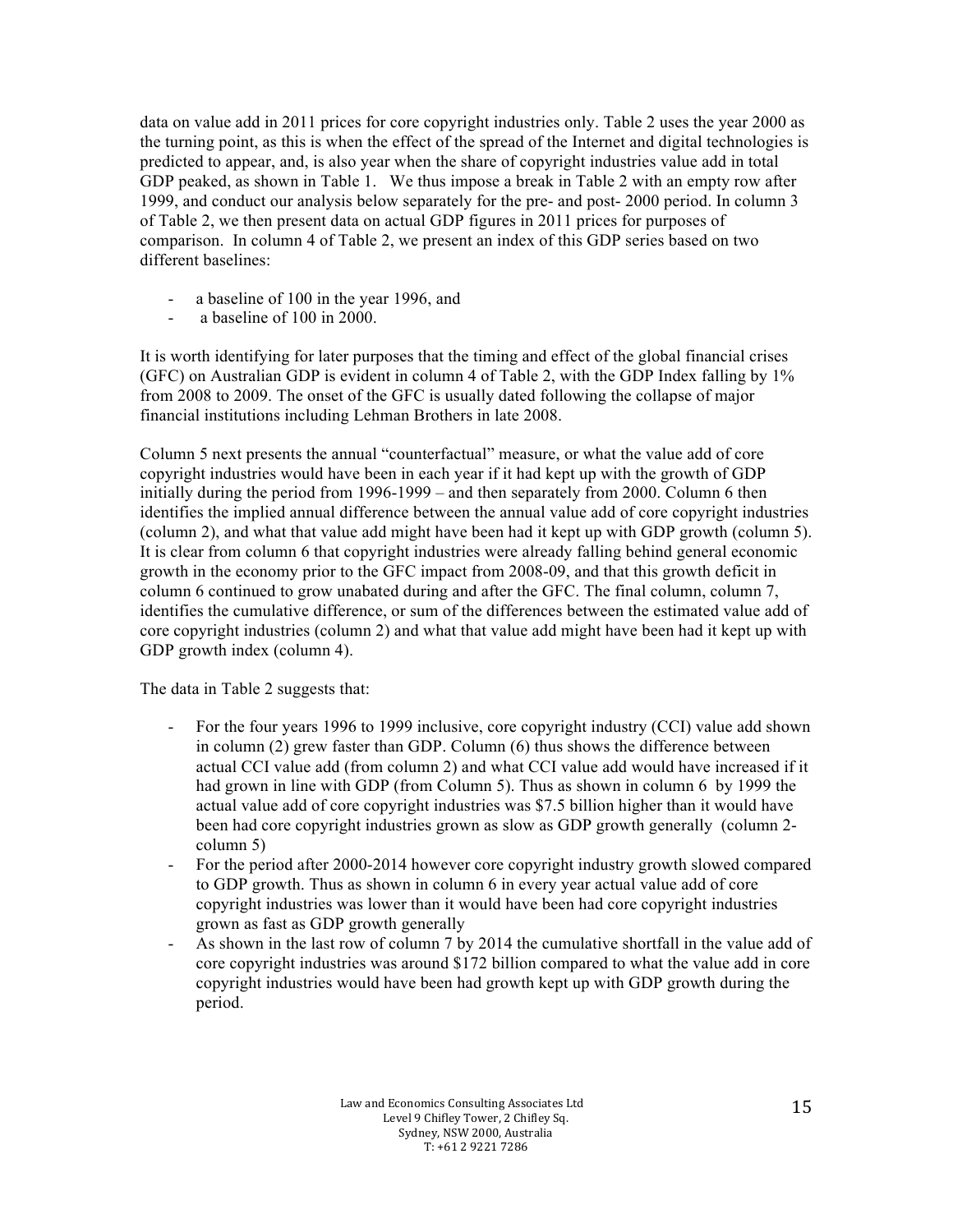| <b>PHILIPOIL</b><br>(1) | (2)                                           | (3)                | (4)                 | (5)                                                             | (6)                               | (7)                                     |
|-------------------------|-----------------------------------------------|--------------------|---------------------|-----------------------------------------------------------------|-----------------------------------|-----------------------------------------|
|                         | Core<br>Copyright<br>Industry<br>$(CCI)^{30}$ | GDP 2011<br>Prices | <b>GDP</b><br>Index | Counterfactual-<br>CCI if it had<br>grown at GDP<br>Growth Rate | Annual<br>Difference<br>$(2)-(5)$ | Cumulative<br>Difference<br>$(2) - (5)$ |
| 1996                    | 43,174                                        | 811,054            | 100                 |                                                                 |                                   |                                         |
| 1997                    | 46,398                                        | 857,716            | 106                 | 45,657                                                          | 741                               | 741                                     |
| 1998                    | 50,722                                        | 890,733            | 110                 | 47,415                                                          | 3,307                             | 4,048                                   |
| 1999                    | 56,627                                        | 922,067            | 114                 | 49,083                                                          | 7,544                             | 11,592                                  |
|                         |                                               |                    |                     |                                                                 |                                   |                                         |
| 2000                    | 59,272                                        | 937,067            | 100                 | 59,272                                                          |                                   |                                         |
| 2001                    | 60,122                                        | 965,614            | 103                 | 61,078                                                          | $-956$                            | $-956$                                  |
| 2002                    | 61,998                                        | 1,005,478          | 107                 | 63,599                                                          | $-1,601$                          | $-2,557$                                |
| 2003                    | 63,991                                        | 1,041,875          | 111                 | 65,901                                                          | $-1,910$                          | $-4,467$                                |
| 2004                    | 66,602                                        | 1,094,373          | 117                 | 69,222                                                          | $-2,620$                          | $-7,087$                                |
| 2005                    | 69,590                                        | 1,147,797          | 122                 | 72,601                                                          | $-3,011$                          | $-10,099$                               |
| 2006                    | 70,239                                        | 1,198,588          | 128                 | 75,814                                                          | $-5,575$                          | $-15,673$                               |
| 2007                    | 72,486                                        | 1,270,479          | 136                 | 80,361                                                          | $-7,875$                          | $-23,549$                               |
| 2008                    | 72,093                                        | 1,337,282          | 143                 | 84,587                                                          | $-12,494$                         | $-36,042$                               |
| 2009                    | 70,371                                        | 1,334,073          | 142                 | 84,384                                                          | $-14,013$                         | $-50,055$                               |
| 2010                    | 67,740                                        | 1,402,623          | 150                 | 88,720                                                          | $-20,980$                         | $-71,035$                               |
| 2011                    | 67,575                                        | 1,460,339          | 156                 | 92,370                                                          | $-24,795$                         | $-95,830$                               |
| 2012                    | 68,740*                                       | 1,475,979          | 158                 | 93,360                                                          | $-24,620$                         | $-120,450$                              |
| 2013                    | 68,708*                                       | 1,484,310          | 158                 | 93,887                                                          | $-25,179$                         | $-145,629$                              |
| 2014                    | 68,890*                                       | 1,500,706          | 160                 | 94,924                                                          | $-26,034$                         | $-171,663$                              |

Table 2 Value Gap - Core copyright industries' Value Add: Compared to GDP Growth (\$2011, \$million)

The above results suggest that if one tests the Commission's hypothesis by examining whether the growth of value add of core copyright industries exceeded GDP growth, the data is inconsistent with the hypothesis. The analysis presented in Table 2, column 7, instead shows core copyright industries grew slower than GDP, and highlights the cumulative shortfall in core copyright industries value add totals nearly \$170 billion by 2014 compared to what it would have been had it kept up with GDP growth - this is around 11% of total GDP in 2014.

To test whether the above results were statistically significant, we compared changes in an index of value add for core copyright industries (using data in column 2) with the trend change in the GDP index in column 4 estimated using the method of least squares. This showed that the change in the index of value add for CCI was initially above the 95% confidence interval for trend in the

  $30$  The value add of core copyright industries for the years 2000-2011 is taken directly from the PWC 2012 which used ABS National Statistics, national statistics release as it provided data that extended furthest back and over the longest period of time on a consistent basis. The value add of core copyright industries from 2012 to 2014 is then estimated using the growth rate for core copyright industries taken from the PWC (2015) which again used ABS national statistics release, but only included data extending back to 2006. The value add of core copyright industries from 1996 is then estimated using data from the PWC (2011) which again used ABS national statistics release, but only included data from 1995/96 to 2006/07.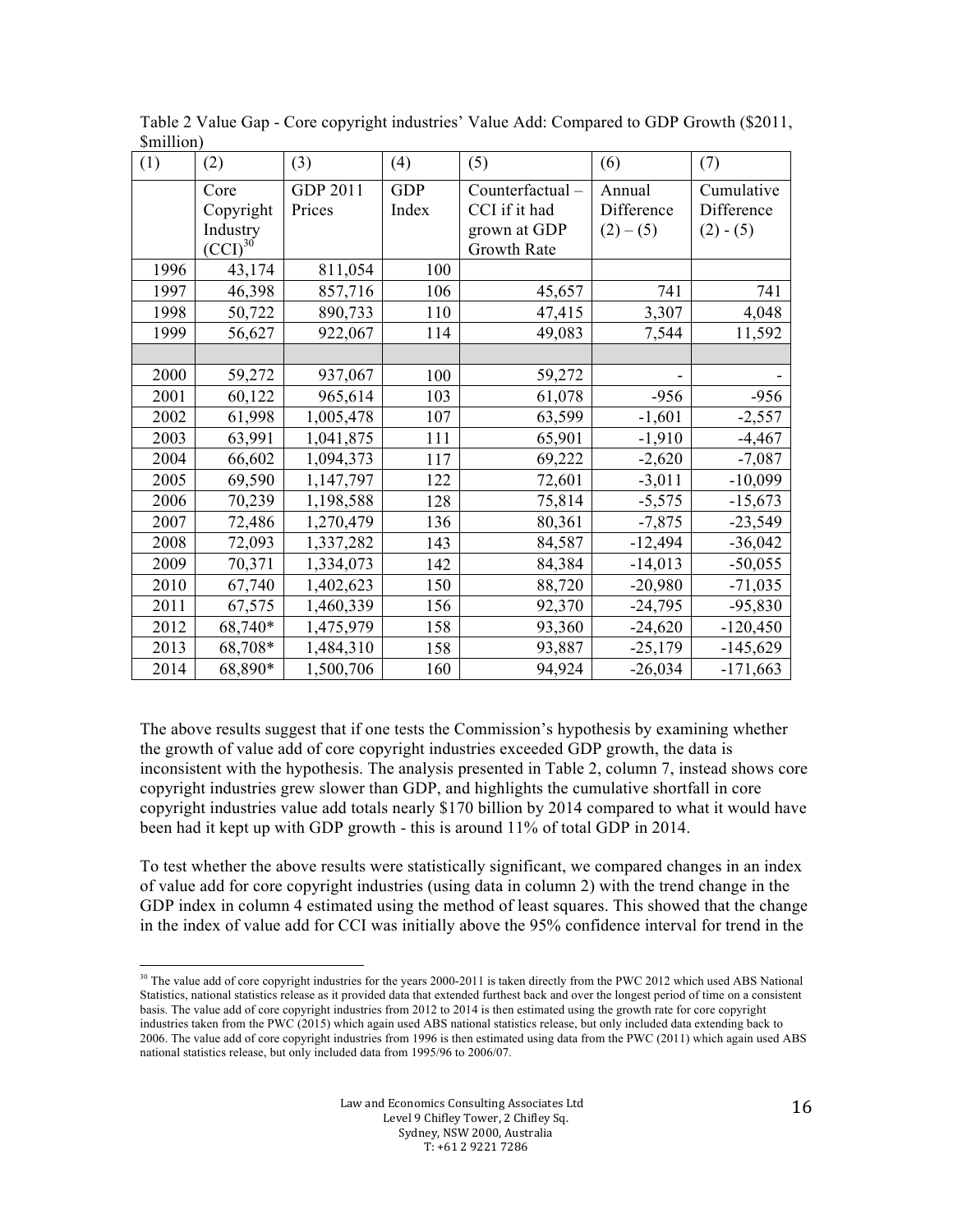GDP index, and then below trend in the GDP index, suggesting the differences observed are statistically significant.

Table 3 below presents a further test using data at three yearly intervals, which seeks to compare the average and standard deviation of the growth rate of GDP, with the average growth rate of core copyright industries, to see if the latter falls within two standard deviations of the average three year GDP growth rate of GDP over time. Column 2 in the table presents the average growth rate of GDP over the prior three-years, at the three-year intervals, while column 3 presents the standard deviation of the growth rate of GDP over the prior three-years. In column 4, there are then two sub-columns:

- in the left sub-column we estimate a *lower boundary* for the three-year average GDP growth rate by taking the average growth rate from column 2, and *deducting* two times the standard deviation in column 4; and
- in the right sub-column we estimate an *upper boundary* for the three-year average GDP growth rate by taking the average growth rate from column 2, and *adding* two times the standard deviation in column 4.

| (1)  | (2)               | (3)               | $\left(4\right)$           |         | (5)                     |
|------|-------------------|-------------------|----------------------------|---------|-------------------------|
| Year | Average           | Standard          | <b>Average Growth Rate</b> |         | Average Growth          |
|      | <b>GDP</b> Growth | Deviation         | GDP $(2)$ less/plus        |         | Rate Core               |
|      | Rate Prior 3      | <b>GDP</b> Growth | 2 times Standard           |         | Copyright               |
|      | Years             | Rate Prior 3      | Deviation (3)              |         | <b>Industries Prior</b> |
|      |                   | vears             |                            |         | Three years             |
|      |                   |                   | Lower                      | Upper   |                         |
| 1999 | 4.4%              | $1.2\%$           | $2.0\%$                    | $6.8\%$ | $9.5\%$                 |
| 2002 | 2.9%              | 1.3%              | 0.4%                       | $5.4\%$ | 3.1%                    |
| 2005 | 4.5%              | $0.8\%$           | $3.0\%$                    | $6.1\%$ | $3.9\%$                 |
| 2008 | $5.2\%$           | $0.8\%$           | 3.7%                       | $6.8\%$ | $1.2\%$                 |
| 2011 | $3.0\%$           | 2.9%              | $-2.7%$                    | 8.7%    | $-2.1\%$                |
| 2014 | 0.9%              | 0.3%              | $0.3\%$                    | 1.5%    | 0.6%                    |

Table 3 Comparison of Core copyright industries' Value Add and GDP Growth (\$2011, \$million)

Finally in column 5, we present the average three-year growth rate for CCI at three yearly intervals. As shown in the table, if one compares column 5 with column 4, the CCI growth rate in column 5 during the three years prior to 1999 *exceeded the upper boundary* of the GDP growth rate in column 4 prior to 1999 – or was more than 2 standard deviations above the average GDP growth rate over the same period prior to the spread of the digitisation and the internet. As shown in column 5, however, in the three year intervals after 1999, the CCI average growth rate then falls relative to the upper and lower boundaries of the GDP growth rates shown in column 4. At first, the three year average growth rate of CCI falls to be within the upper and lower boundary range of the GDP growth rate, or to within the two standard deviations range of the GDP growth rate in 2002 and 2005. After 2005, the CCI three year average growth rate then continues to fall and goes *below the lower boundary* of the GDP growth rate - or is more than 2 standard deviations below the average GDP growth rate in 2008 and 2011. In 2014, the CCI three year average growth rate was just within the *lower* boundary of the average GDP growth rate.

Law and Economics Consulting Associates Ltd Level 9 Chifley Tower, 2 Chifley Sq. Sydney, NSW 2000, Australia  $T: +61292217286$ The analysis in Table 3 suggests that the growth rate of CCI fell to be significantly below the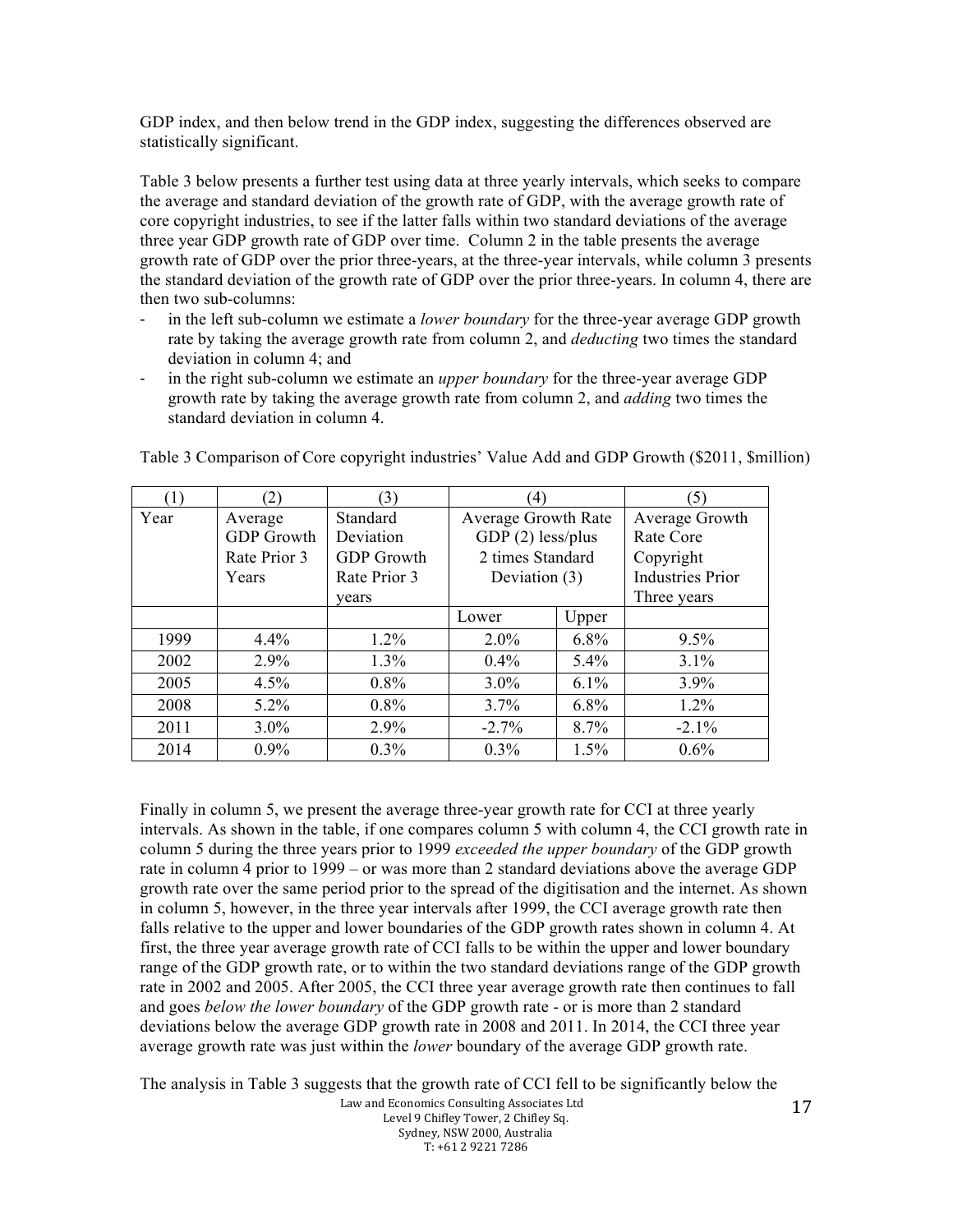growth rate of GDP post 2000. This further confirms that ABS national statistics data on value add does not appear consistent with the Commission's hypothesis. Had it checked, the Commission would have seen that ABS national statistics data seems inconsistent with its peak hypothesis.

# **3.1.2 Counterfactual Two: Value Add Compared to 1990s Trend**

In order to further test the claims of a post 2000 creative content peak, in this section we use an alternative counterfactual or benchmark. Once again, we use *only* core copyright industries (CCI), but this time test whether growth in CCI value add was greater than its trend prior to 2000 as a counterfactual. To estimate the pre-2000 trend in CCI value we use the method of least squares to fit a *straight line* to the pre 2000 annual CCI value add data. Figure 2(a) shows the result. If the Commission's claims about the spread of the Internet and digitisation are correct, then one might have expected CCI value add after 2000 to have risen above its pre-2000 trend line. As can be seen in figure 2 (a) this clearly did not happen.



To test whether the above results were statistically significant, in the figure 2(b) below we fit a 95% confidence interval to the trend line to compare changes the value add for core copyright industries from 1996 to 2014 with the trend change in value add for core copyright industries from 1996-2000 estimated using the method of least squares and show that core copyright industry (CCI) post 2000 fell below the lower 95% confidence interval for the 1996-200 trend growth in value add of CCI from 1996-2000, suggesting the differences observed post 2000 are statistically significant.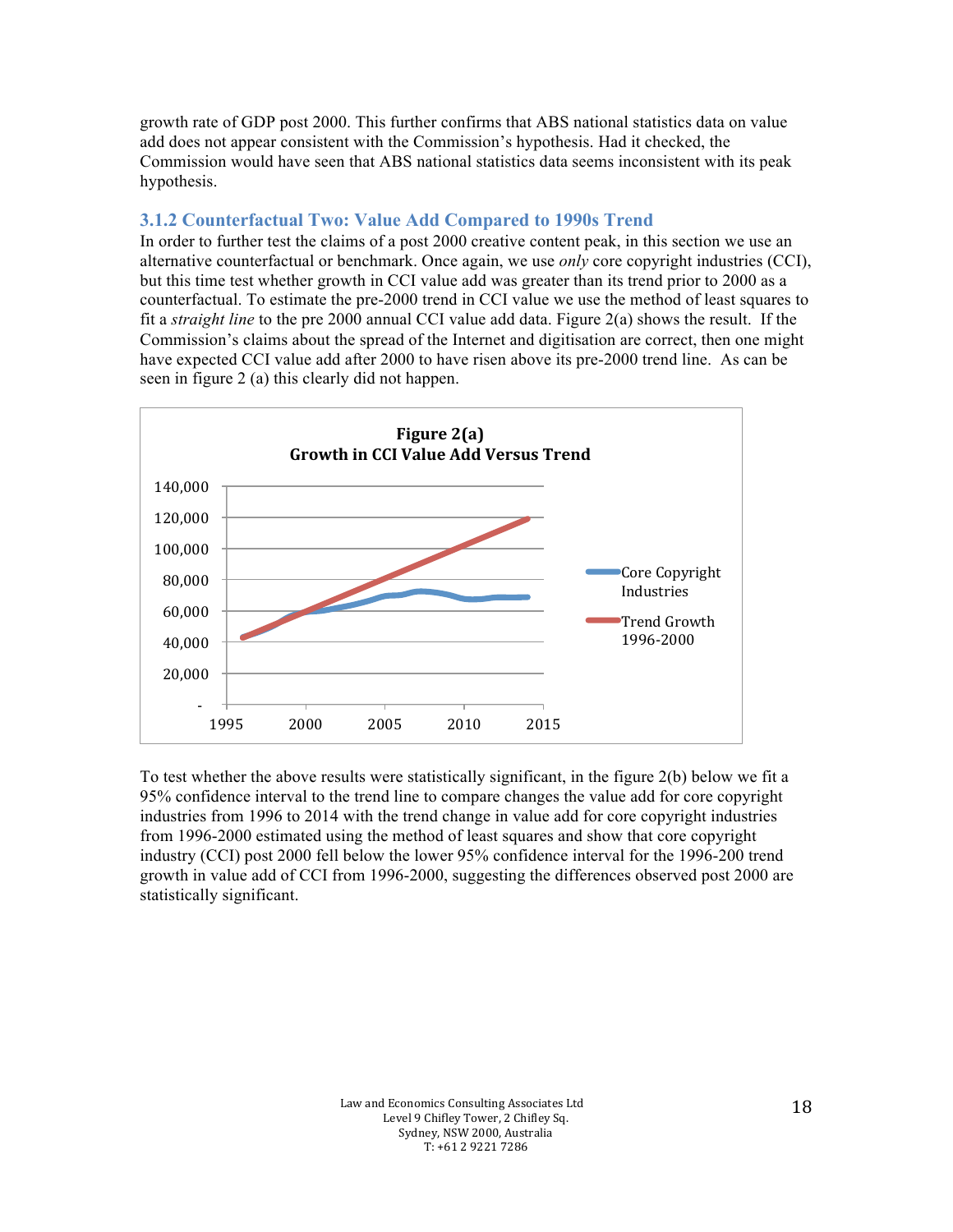

In Table 4 below we present the data underlying the above graphs. In column 2, Table 4, we present actual data on CCI value add from 2001 to 2014 measured in 2011 dollars. In column 3, Table 4, the data presented is the "counterfactual" data on what CCI value add would have been had it continued to grow post 2000 in line with the trend in CCI value add from 1996-2000, assuming the positive effect of the spread of the internet and digital technologies should show up in a higher trend post 2000. The fourth column identifies the implied annual difference, again involving a shortfall, or deficit between the annual actual value add of core copyright industries (column 2), and what that value add might have been had it kept up with the trend in CCI value add from 1996-2000 (column 3). The final column, column 5, in Table 4 identifies the cumulative deficit, or sum of the differences between the estimated value add of core copyright industries (column 2) and what that value add might have been had it kept up with the trend in CCI value from 1996-2000 (column 3). As shown in the last row of column 5, this analysis suggests a cumulative shortfall in the value add of CCI by 2014 of around 332 billion compared to the value add had CCI growth kept up with the trend in CCI value from 1996-2000.

|      | (2)                      | 3)                  | (4)       | (5)        |
|------|--------------------------|---------------------|-----------|------------|
|      | Core                     | Counterfactual      | Annual    | Cumulative |
|      | Copyright                | <b>Trend Growth</b> | Shortfall | Shortfall  |
|      | Industries <sup>31</sup> | 1996-2000           | Deficit   | Deficit    |
| 1996 | 43,174                   | 42,753              | 420       | 420        |
| 1997 | 46,398                   | 46,996              | $-598$    | $-178$     |
| 1998 | 50,722                   | 51,239              | $-517$    | $-694$     |
| 1999 | 56,627                   | 55,481              | 1,146     | 452        |

Table 4 Value Gap - Core copyright industries: Compared to Trend Growth (\$2011, \$million)

 <sup>31</sup> This is the same data as earlier. See footnote 13 for details.

> Law and Economics Consulting Associates Ltd Level 9 Chifley Tower, 2 Chifley Sq. Sydney, NSW 2000, Australia T: +61 2 9221 7286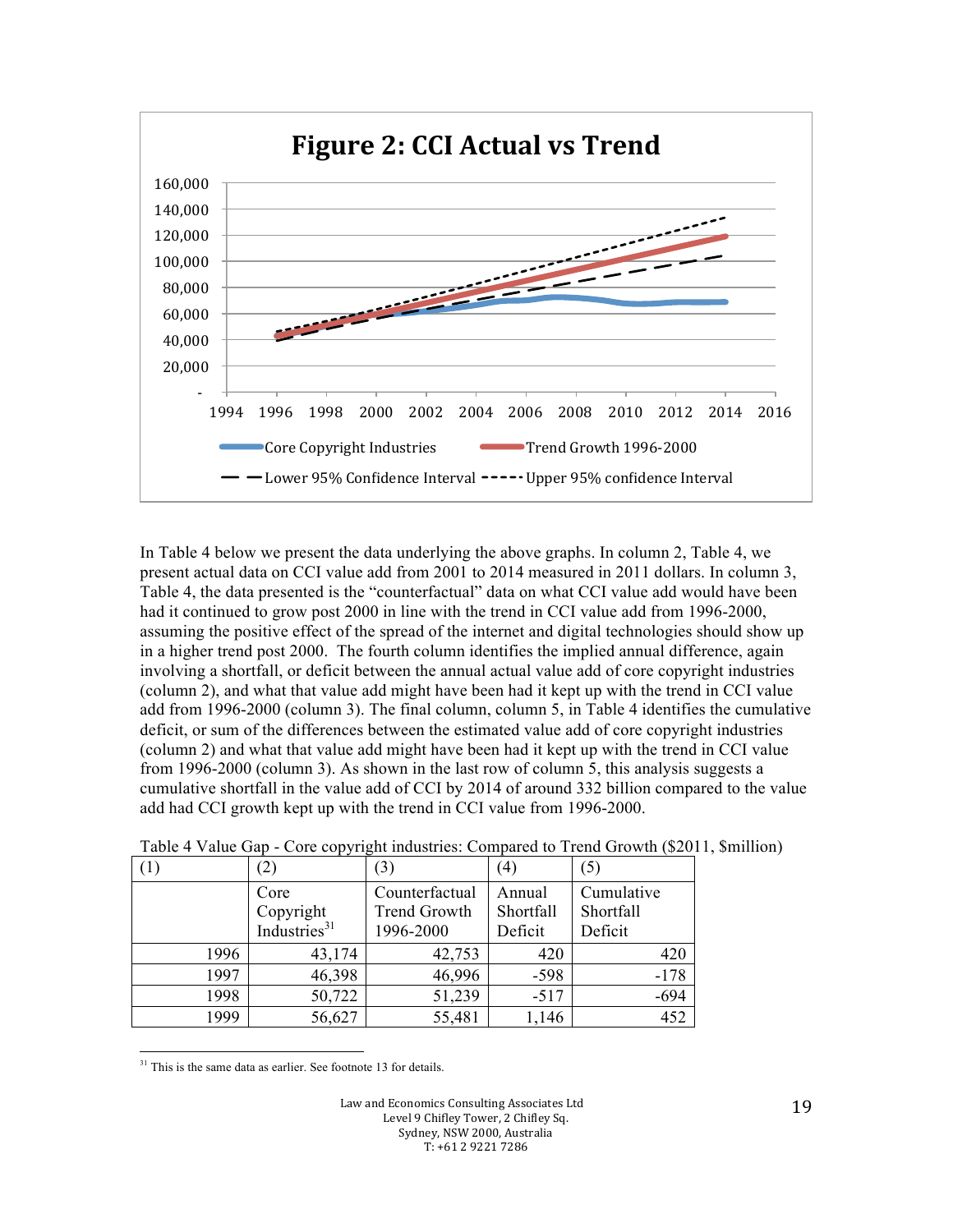| 2000 | 59,272 | 59,724  | $-452$    | $-0$        |
|------|--------|---------|-----------|-------------|
|      |        |         |           |             |
| 2001 | 60,122 | 63,966  | $-3,844$  | $-3,844$    |
| 2002 | 61,998 | 68,209  | $-6,211$  | $-10,055$   |
| 2003 | 63,991 | 72,451  | $-8,460$  | $-18,516$   |
| 2004 | 66,602 | 76,694  | $-10,092$ | $-28,608$   |
| 2005 | 69,590 | 80,937  | $-11,347$ | $-39,954$   |
| 2006 | 70,239 | 85,179  | $-14,940$ | $-54,894$   |
| 2007 | 72,486 | 89,422  | $-16,936$ | $-71,830$   |
| 2008 | 72,093 | 93,664  | $-21,571$ | $-93,402$   |
| 2009 | 70,371 | 97,907  | $-27,536$ | $-120,938$  |
| 2010 | 67,740 | 102,150 | $-34,410$ | $-155,347$  |
| 2011 | 67,575 | 106,392 | $-38,817$ | $-194, 164$ |
| 2012 | 68,740 | 110,635 | $-41,895$ | $-236,059$  |
| 2013 | 68,708 | 114,877 | $-46,170$ | $-282,229$  |
| 2014 | 68,890 | 119,120 | $-50,230$ | $-332,459$  |

The above result indicates that the data does not support the Commission's hypothesis. The growth of value add of copyright industries post 2000 did not exceed the trend in CCI value add from 1996-2000. The analysis presented in Table 4, column 5, in the last row thus highlights the cumulative shortfall or deficit in core copyright industries (CCI) value add compared to what it would have been had it kept up with the trend in CCI value add from 1996-2000, totals nearly \$332 billion by 2014, this is around 22% of total GDP in 2014.

#### **3.2 Employment**

Using WIPO methodology for measuring copyright related industries, Figure 3 below presents data on copyright industries share of employment. The data is taken directly from the PWC (2012) report on the WIPO website, which applied the WIPO methodology to ABS National Statistics data. It shows that from 2000 onwards, copyright industries employment failed to keep up with the rate of growth of employment in the general economy. Prior to 2000, copyright industry employment was growing faster than the overall employment growth rate, so that employment in copyright industries as a share of total employment peaked at 9.80% in 2000. From 2000 onwards, however, copyright industries' share of total employment fell steadily by 23%, from 9.8% in 2000 to 8.0% by 2011.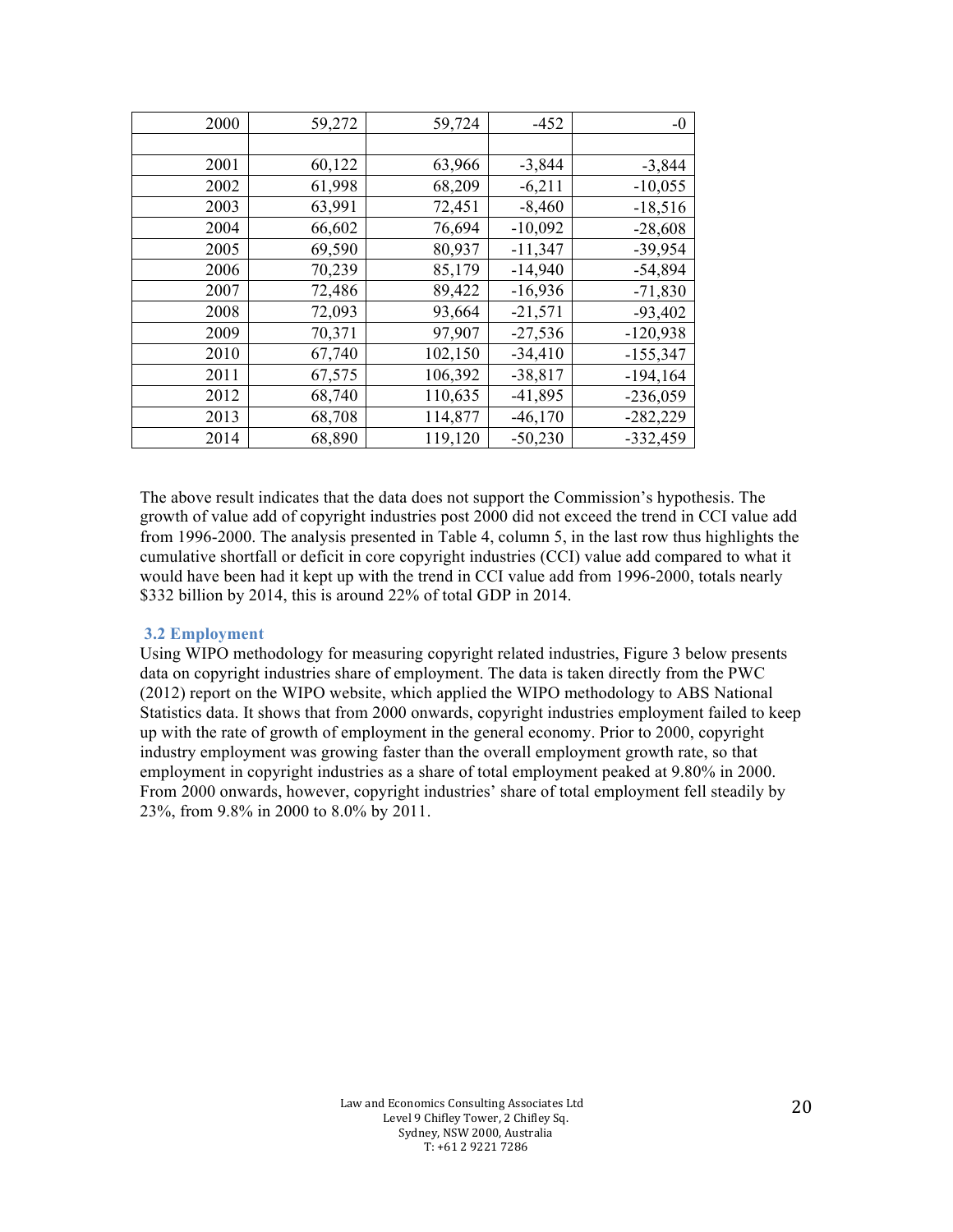

Table 5 below presents the data underlying the above graph. As shown in the last column even using a five-year average, total copyright industries' employment as a percentage of total employment fell by around 11%, falling from an average share of around 9.5% in the five years prior to 2001 to an average of around 8.5% in the five years prior to 2011.

| Year | Core | Interdependent | Partial | Non-      | Total | Total 5 Year |
|------|------|----------------|---------|-----------|-------|--------------|
|      |      |                |         | dedicated |       | Average      |
| 1997 | 5.98 | 1.54           | 0.57    | 1.00      | 9.10  |              |
| 1998 | 6.15 | 1.54           | 0.59    | 1.02      | 9.30  |              |
| 1999 | 6.34 | 1.50           | 0.61    | 1.05      | 9.50  |              |
| 2000 | 6.57 | 1.53           | 0.61    | 1.09      | 9.80  |              |
| 2001 | 6.48 | 1.51           | 0.58    | 1.03      | 9.60  | 9.46         |
| 2002 | 6.56 | 1.50           | 0.59    | 1.05      | 9.70  |              |
| 2003 | 6.33 | 1.48           | 0.59    | 1.00      | 9.40  |              |
| 2004 | 6.34 | 1.47           | 0.58    | 1.01      | 9.40  |              |
| 2005 | 6.35 | 1.45           | 0.59    | 1.01      | 9.40  |              |
| 2006 | 6.19 | 1.46           | 0.59    | 0.96      | 9.20  |              |
| 2007 | 6.06 | 1.42           | 0.58    | 0.94      | 9.00  |              |
| 2008 | 5.87 | 1.37           | 0.57    | 0.89      | 8.70  |              |
| 2009 | 5.64 | 1.33           | 0.57    | 0.85      | 8.40  |              |
| 2010 | 5.53 | 1.28           | 0.57    | 0.81      | 8.20  |              |
| 2011 | 5.41 | 1.25           | 0.57    | 0.78      | 8.00  | 8.46         |

Table 5: Employment in copyright industries as a percentage of total employed persons (%)

Table 6 below examines employment in *only* core copyright industries (CCI), and tries to measure the shortfall in employment once again post 2000. For this purpose, we use the trend in employment in CCI prior to 2000 as a counterfactual. If the Commission's hypothesis about the spread of the internet and digitisation post 2000 were true, then one might have expected the trend in CCI employment to increase. In column 2 of Table 6, actual data on CCI employment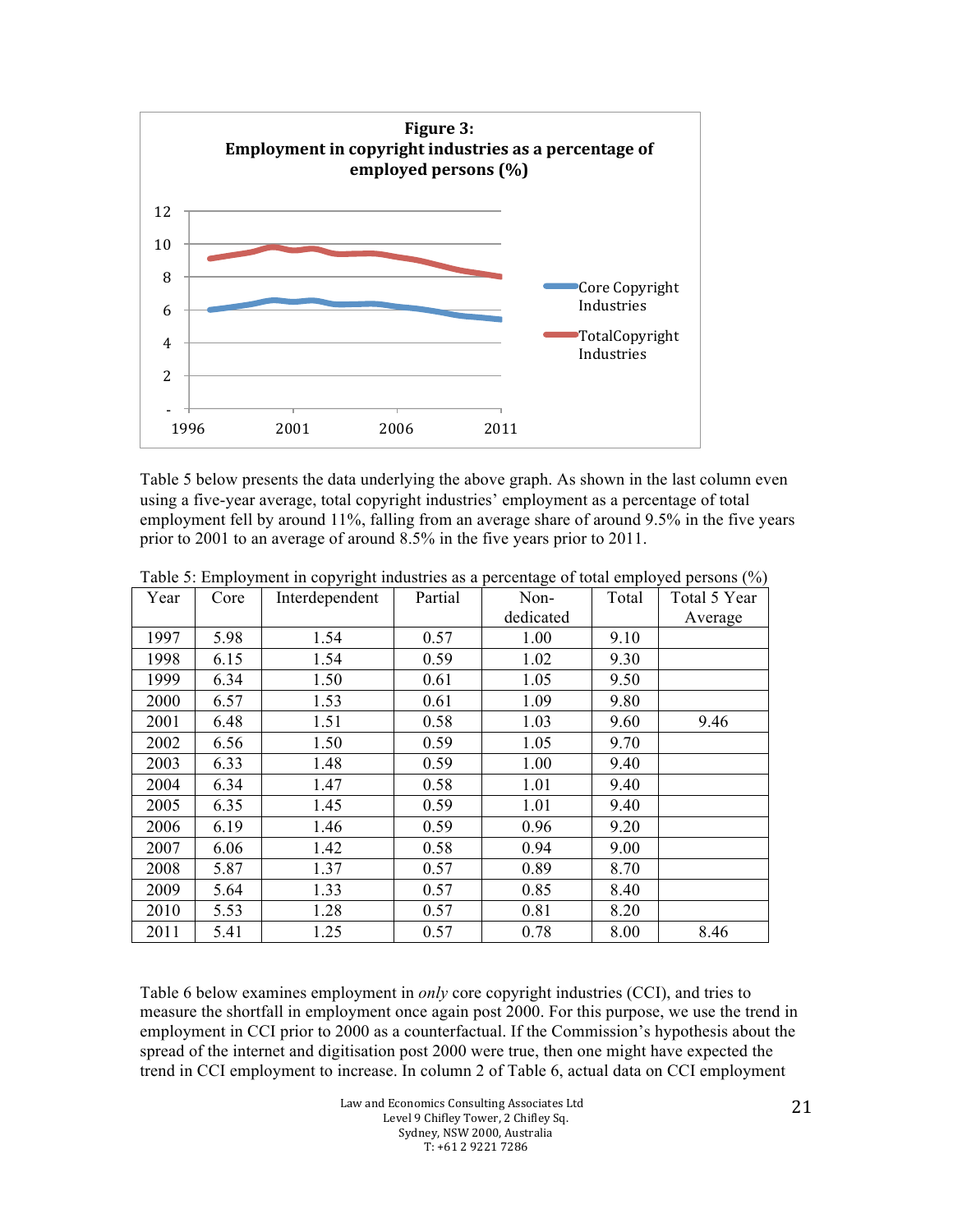from 2001 to 2011 is presented. In column 3 of Table 6, we then present "counterfactual" data on what CCI employment would have been had it continued to grow post 2000 in line with the trend in CCI employment from 1997-2000, assuming the effect of the spread of the internet and digital technologies should show up in higher trend growth post 2000.

In column 4 of Table 6, we identify the implied annual difference, again involving a shortfall, or deficit between the annual actual employment in CCI (column 2), and what employment might have been had it kept up with the trend growth rate in CCI employment from 1996-2000 (column 3). As shown in the last row of column 3, this analysis suggests the shortfall in the annual employment in core copyright industries by 2011 of around 260,000 compared to the employment that would have been obtained had CCI employment growth kept up with trend growth rate in CCI employment from 1996-2000. This implies employment would have been 43% higher in CCI in 2011 had pre-2000 growth rates been maintained. Given CCI employment was 5.4% of total employment in Australia, as shown in the table above, this means total employment in Australia would have been  $2.3\%$  higher.  $-$  (i.e. 43% of 5.4% higher).

| (1)  | (2)            | (3)                     | (4)               |
|------|----------------|-------------------------|-------------------|
|      | Core Copyright | 1996-2000               | Annual            |
|      | Industries     | <b>Trend Prediction</b> | Shortfall Deficit |
|      |                |                         |                   |
| 1997 | 498,744        | 496,987                 | 1,757             |
| 1998 | 522,720        | 523,921                 | $-1,201$          |
| 1999 | 547,988        | 550,855                 | $-2,867$          |
| 2000 | 580,101        | 577,789                 | 2,312             |
|      |                |                         |                   |
| 2001 | 589,155        | 604,723                 | $-15,568$         |
| 2002 | 599,863        | 631,657                 | $-31,794$         |
| 2003 | 595,582        | 658,591                 | $-63,009$         |
| 2004 | 605,195        | 685,525                 | $-80,330$         |
| 2005 | 622,599        | 712,459                 | $-89,860$         |
| 2006 | 626,533        | 739,393                 | $-112,860$        |
| 2007 | 629,593        | 766,326                 | $-136,733$        |
| 2008 | 632,831        | 793,260                 | $-160,429$        |
| 2009 | 616,919        | 820,194                 | $-203,275$        |
| 2010 | 612,995        | 847,128                 | $-234, 133$       |
| 2011 | 612,664        | 874,062                 | $-261,398$        |

Table 6: Employment: Core copyright industries as Compared to Trend Growth

The above result indicates that the employment data is inconsistent with the Commission's hypothesis. The Commission's hypothesis tends to predict that growth in employment in copyright industries post 2000 would have exceeded the trend in CCI employment from 1996- 2000. The analysis presented in the Tables above however suggests the opposite. Growth in employment in copyright industries post 2000 was below the trend in CCI employment from 1996-2000. Indeed employment in core copyright industries would have been 43% higher in 2011 had pre-2000 growth rates been maintained. This means *total* employment in Australia would have been 2.3% higher, given CCI employment was 5.4% of total employment in Australia, as shown in the table above (i.e.  $2.3\% = 43\%$  of 5.4%).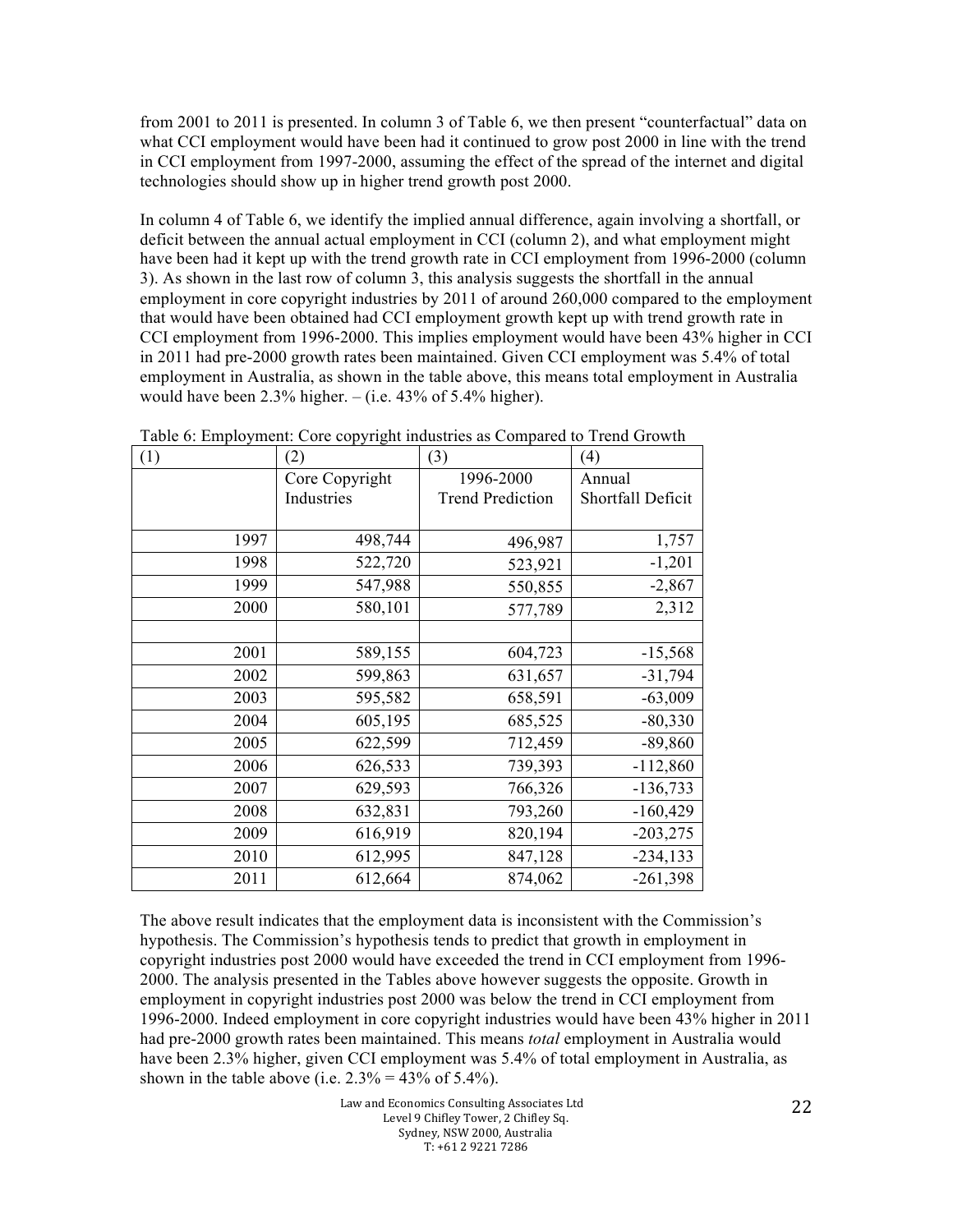#### **3.3 Investment - Gross Fixed Capital Formation in Artistic Originals**

Turning to investment measures, here we focus on gross fixed capital formation (GFCF) in artistic originals across the whole Australian economy. Figure 4 below presents data on gross fixed capital formation in artistic originals as a percentage of GDP. GFCF varies over time but grows faster from 1992-2001. The dashed straight line in figure 3 identifies the predicted trend growth rate in GFCF in artistic originals from 1992 to 2001. As shown, growth in GFCF in artistic originals as a percentage of GDP slows from around 2001, and would have been considerably greater today if growth rates had continued at the earlier trend from 1992-2002.



Figure 4 Investment: Gross Fixed Capital Formation in "Artistic Originals" 1992-2015

In Table 7 below, column 2 presents the actual data on gross fixed capital formation in artistic originals as a percentage of GDP underlying Figure 4. Column 3 further presents the counterfactual used in Figure 4, projecting what this percentage would have been if it had continued to grow post 2001 at the same rate as it had grown in the ten years from 1992-2000. Contrary to the Commission's hypothesis, the data show that

- i. Gross fixed capital formation in artistic originals as a share of GDP grew by 300% in the ten years from 1992 to 2001, from 0.04% of GDP to 0.11% of GDP, but failed to grow its share of GDP at all in the period from 2001 to 2006.
- ii. While growth has picked up more recently, it is not as high as it would have been had the 1992-2001 growth rate been maintained. As shown in the last row of Column 3 of Table 7, by 2015, GFCF in artistic originals as a percentage of GDP would have been 36% higher, or 22% of GDP, rather than the realized 16% cited by the Commission, had it continued to grow at its 1992-2001 trend growth rate post 2001.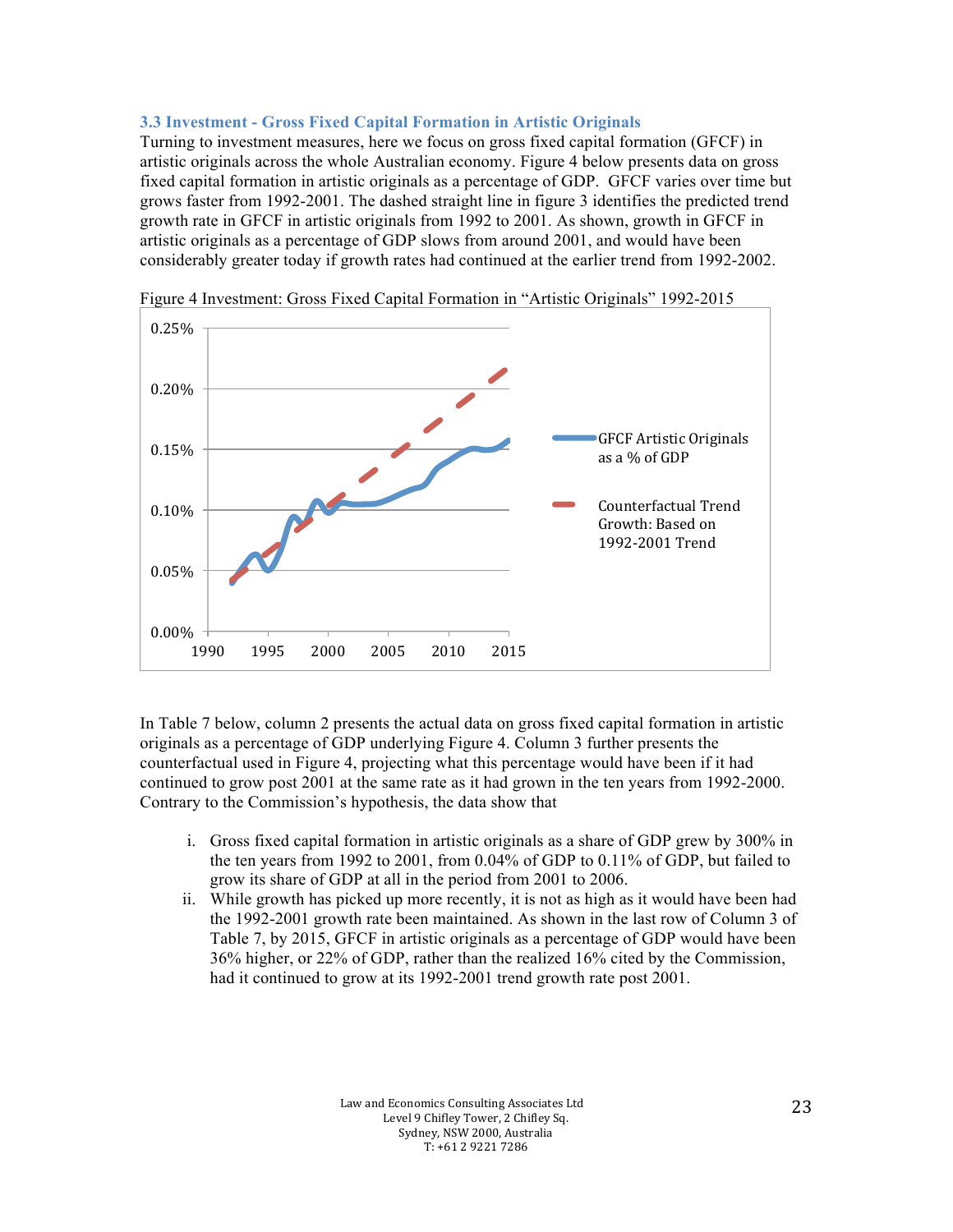| (1)  | (2)                            | (3)                           |
|------|--------------------------------|-------------------------------|
|      | Gross fixed capital formation: |                               |
|      | Artistic originals             |                               |
|      | All Industries                 |                               |
|      | Current prices                 | Counterfactual                |
|      | AS % OF GDP                    | <b>Trend Growth 1992-2001</b> |
| 1992 | 0.04%                          | 0.04%                         |
| 1993 | 0.05%                          | 0.05%                         |
| 1994 | 0.06%                          | 0.06%                         |
| 1995 | 0.05%                          | 0.07%                         |
| 1996 | 0.07%                          | 0.07%                         |
| 1997 | 0.09%                          | 0.08%                         |
| 1998 | 0.09%                          | 0.09%                         |
| 1999 | 0.11%                          | 0.10%                         |
| 2000 | 0.10%                          | 0.10%                         |
| 2001 | 0.11%                          | 0.11%                         |
| 2002 | 0.10%                          | 0.12%                         |
| 2003 | 0.10%                          | 0.13%                         |
| 2004 | 0.11%                          | 0.13%                         |
| 2005 | 0.11%                          | 0.14%                         |
| 2006 | 0.11%                          | 0.15%                         |
| 2007 | 0.12%                          | 0.16%                         |
| 2008 | 0.12%                          | 0.16%                         |
| 2009 | 0.13%                          | 0.17%                         |
| 2010 | 0.14%                          | 0.18%                         |
| 2011 | 0.15%                          | 0.19%                         |
| 2012 | 0.15%                          | 0.19%                         |
| 2013 | 0.15%                          | 0.20%                         |
| 2014 | 0.15%                          | 0.21%                         |
| 2015 | 0.16%                          | 0.22%                         |

Table 7 Investment: Gross Fixed Capital Formation in "Artistic Originals" 1992-2015

It is worthwhile noting in relation to the above data that the Productivity Commission claims that "The most direct and robust measure of the market value of copyright material for Australia is the amount spent creating it." The PC then states that "Australia capital expenditure on 'artistic originals<sup> $\delta$ </sup> (the category of goods covered by copyright)" is the correct measure.<sup>32</sup>

The capital expenditure (CE) on 'artistic originals' (AO) referred to by the Commission is in fact the same measure as that presented above but described by the ABS as Gross Fixed Capital Formation (GFCF) in Artistic Originals (AO).

The Commission is wrong to describe GFCF on 'artistic originals" as the "most direct measure of the market value of copyright material for Australia". The use of this measure indicates some confusion on the part of the Commission, as GFCF on AO is **not** a direct measure of the market

 <sup>32</sup>Australian Productivity Commission Inquiry Intellectual Property Arrangements Final Report December 2016 p105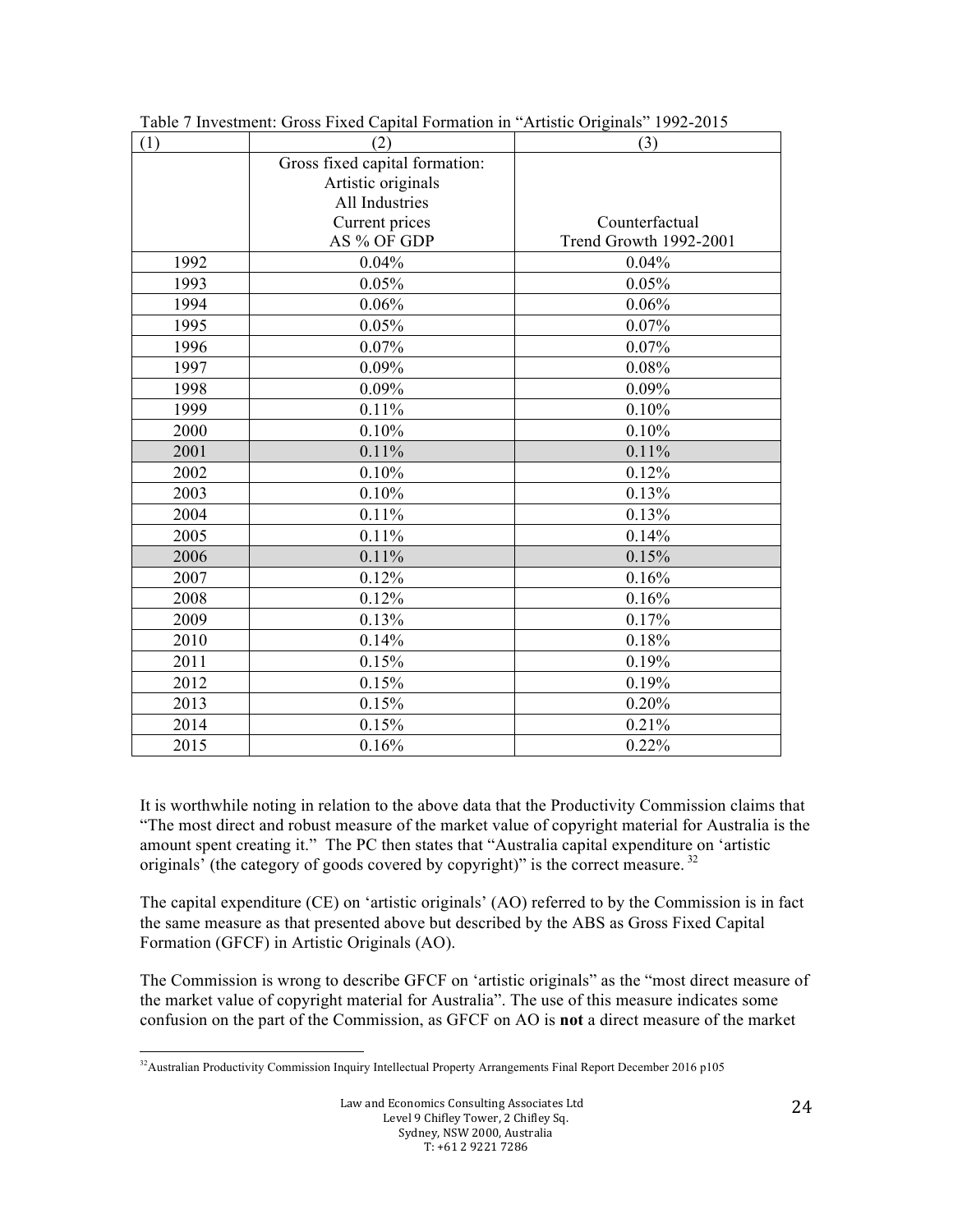value of copyright at all, but rather a measure of investment, and therefore, of inputs. Gross fixed capital formation in artistic originals, does not accurately measure the market value of the ultimate product covered by copyright, even though it may relate to it. Instead, the value add measures discussed above are a better direct measure of the market value of copyright goods and services for Australia.

Moreover, not only is the Commission's focus misplaced in terms of its unit of measure, it also does not look at *trends* in its preferred measure. If the Commission believed the advent and spread of the internet and digital technologies had created a peak in creative output, it should have looked at trends in gross fixed capital formation in artistic originals. Instead, the Commission only identifies GFCE on 'artistic originals' for one year.<sup>33</sup>

As we have shown above, if the Commission had looked at trends in its preferred measure, namely gross fixed capital formation (GFCF) in artistic originals (AO) it would have found, that GFCF in AO would have been considerable higher in 2015 if it had continued to grow at the trend it attained from 1992-2001.

Rather than testing its hypothesis that the advent and spread of the internet and digital technologies had created a peak in creative output by looking at trends, the Commission's estimate of gross fixed capital formation in artistic originals share of GDP in 2015 at "about 0.16 per cent" seems instead to simply be an attempt to downplay the significance of copyright industries generally, or make a pointed criticism of what it claims are "inflated estimates" of copyright's share of GDP. *<sup>34</sup>* Although the Commission is not explicit about what measure is being criticised, as noted earlier the cited 7% share appears to accord with the share of GDP of the broadest WIPO measure of copyright related industries identified in the last row of Table 1 column 6. This measure averaged 7% from 2008 as shown in the last row of column 6 of Table 1. Without being specific, the Commission comments generally about this broad WIPO measure of copyright related industries:

"Such valuations capture more than the value of copyright material, and include the costs of labour and other capital in activities such as advertising, distribution and collecting royalties." *<sup>35</sup>*

The obvious problem with this is that the Commission's measure of copyright GCFE *also*  includes the costs of labour and other capital that are involved in other activities. The economy is ultimately interconnected. The question therefore for all measures is what costs of labour and capital are relevant to measuring copyright? Why would they only include capital expenditure or inputs required to support GFCF in AO as claimed by the Commission? It really depends on what one is trying to measure.

The Commission rightly suggests the need to correctly measure "the value of copyright material". The Commission, however, fails to acknowledge that the WIPO methodology does this by measuring value add - or the value of *gross outputs of a particular industry* less the value of *inputs from other industries*. WIPO thus explicitly seeks to avoid the error of including inputs in the measure of value that are best attributed to other industries. We are left with the question of

 

 $33$  ibid p105  $34$  ibid p 106

<sup>&</sup>lt;sup>35</sup> Australian Productivity Commission Inquiry Intellectual Property Arrangements Final Report December 2016 p 106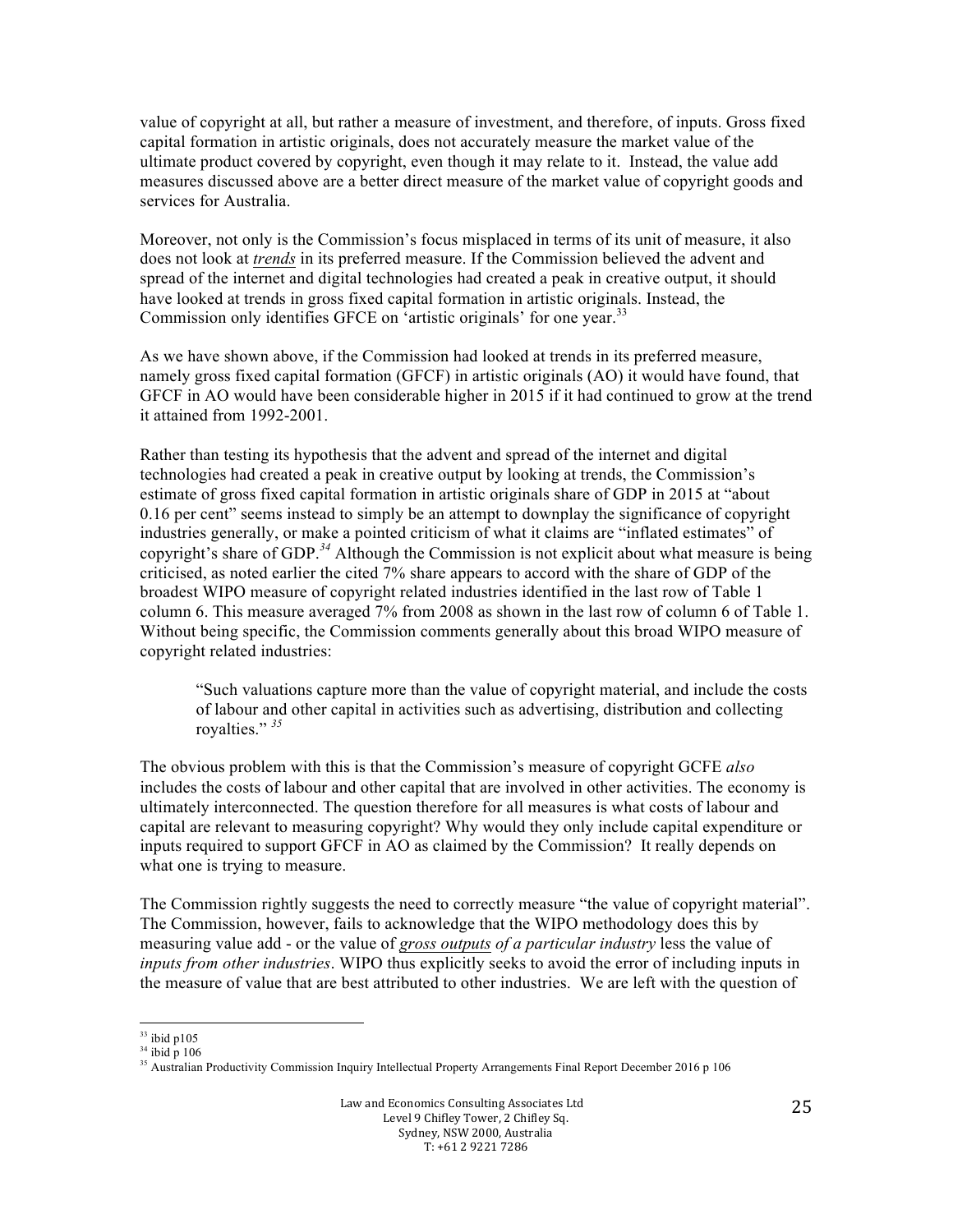how to define an industry, and its relevant outputs and inputs, in order to measure value add.

The place to start is by defining the output that is the source of the value being measured. In the case of copyright, the output is quite simply something that is newly invented or created. Copyright covers new or original expressions of an idea (but not the idea itself). Value from this new output then arises only when the output is delivered to consumers who want to consume them. There is no existing industry category in the national accounts covering "delivered" new or original expressions of an idea protected by copyright. Moreover, delivering new or original expressions of an idea occur in areas other than "artistic originals", and further requires more than simply investment, or GFCF, to be delivered to consumers. In order to properly assess the role of copyright we need therefore to clearly identify value add data from those industries heavily reliant on the value created by new or original expressions of an idea – and therefore copyright. This is what the WIPO methodology does and the data we have analysed is based on an application of the WIPO methodology.

In conclusion, the Commission's claim that the most direct measure of the market value of copyright material for Australia is the gross fixed capital expenditure on 'artistic originals' is incorrect. At best, it measures investment in an activity related to copyright. In any event, gross fixed capital expenditure on 'artistic originals' share of GDP failed to grow as fast post 2001 as it did prior to 2001, suggesting that the Commission's hypothesis that growth in creative output accelerated after the advent and spread of the internet and digital technologies from 2001 is unsupported, even using what it claims (albeit incorrectly) is the most direct measure of the market value of copyright material.

# **4.0 Impact on the Australian Film Industry**

Since 1993-94, the Australian Bureau of Statistics (ABS) has collected and released detailed data on film and video production in six financial years,  $2011-12$ ,  $2006-07$ ,  $2002-03$ ,  $1999-2000$ , 1996–97 and 1993–94. This provides us with a consistent data series for a key industry dependent on copyright going back to before the spread of digitization and the internet, and is worth exploring further. As ABS itself notes: "Comparisons with results from earlier surveys are useful as an indication of the extent and direction of change over time."<sup>36</sup>

In this section we shall therefore we look at the following data:

- Industry value add from 1999-2000: Data on value-add in the film and video production industry has been collected since the 1999-2000 survey.
- Employment from 1993-94: Data on employment in the Film and Video Production industry has been collected in the all six surveys.

The data released by the ABS is collected through the Film and Video Production and Post-Production (FVPP) survey involving an ABS survey of businesses mainly engaged in film and video production and post-production services, which includes all employing and significant nonemploying businesses classified on the ABS Business Register to the following classes of the Australian and New Zealand Industrial Classification 2006 edition (ANZSIC):

• ANZSIC class 5511 Motion Picture and Video Production, and

 <sup>36</sup> ABS Film, Television and Digital Games 8679.0, 2002-03. p16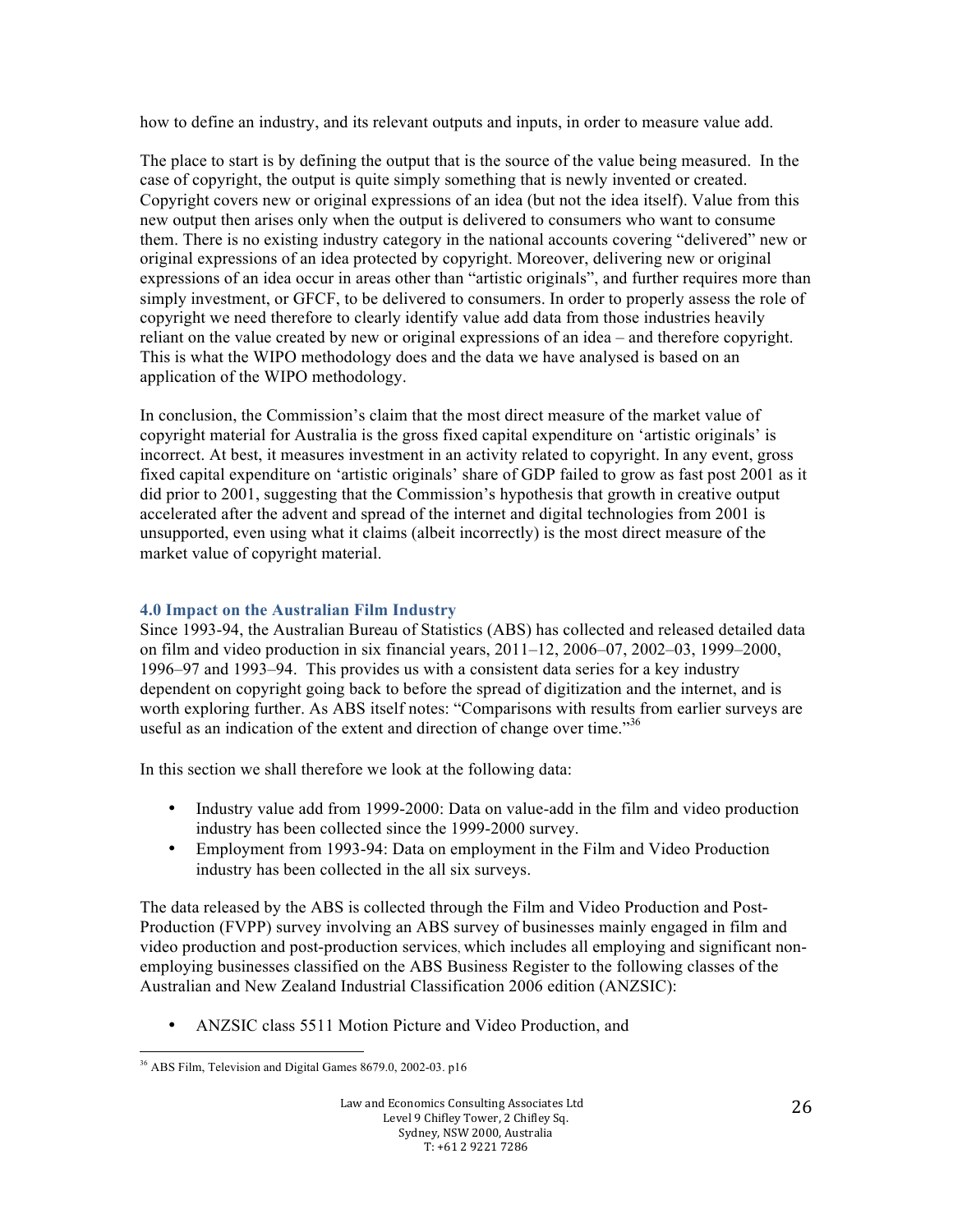• ANZSIC class 5514 Post-Production Services and Other Motion Picture and Video Production Activities.<sup>37</sup>

The period covered by the data collection is generally 12 months with an ending date of 30 June. Although financial estimates relate to the full 12 months, employment estimates relate to the last pay period ending in June of the given year. The 2011–12 financial year collection was funded by Screen Australia.

Over time the ABS has also collected data on value add and employment in other elements of the "screen industry" including:

- commercial free-to-air and subscription television broadcasting services. Data on these activities were added to the releases on FVPP from  $2002-03$ ;  $\frac{38}{3}$  and
- digital game development which was added to the releases on FVPP from  $2006-07$ .  $39$

Since 2002-03, the scope of the commercial free-to-air and subscription television broadcasting services survey data has changed significantly. The 2011-12 survey involved significant changes to coverage on subscription television, meaning the data was no longer comparable to the earlier series. This prevents analysis of a consistent series on television broadcasting. In addition, a consistent series for digital game development is only available for the 2007-07 and 2011-12 surveys. Due to these data limitation, we shall therefore not examine the data on commercial freeto-air, subscription television broadcasting services or digital game development, because of the limited time period over which consistent data is available in both categories over the time period we are interested in.

In what follows, we focus our analysis on trends first in value add and then second on employment in the FVPP survey data. As we shall see, our analysis refutes the Commission's hypothesis that digital technologies have facilitated a dramatic increase in fortunes for the film industry which is clearly reliant on copyright.

#### **4.1 Value Add**

The value add of an industry measures the industries economic contribution to GDP. Table 8, second column, presents the estimated value add of film and video production and postproduction services estimated in ABS Surveys in the four financial years that data is available on value add - 2011–12, 2006–07, 2002–03, and 1999–2000. The third column provides a GDP index, with a base of 100 in 1999-00, showing how GDP more than doubled during the period, growing 129%. The fourth column presents a counterfactual measure of what the value add of film and video production and post-production (FVPP) services would have been had it attained the same growth rate as GDP from 1999-00 to 2011-12. The final column presents the implied

 

<sup>&</sup>lt;sup>37</sup> See ABS Film, Television and Digital Games 2011-12 8679.0 Explanatory Notes

<sup>&</sup>lt;sup>38</sup> The ABS notes that the 2002-03 ABS "Television Film, and Video Production 8679.0" release combined the results of Television Services and Film and Video Production for the first time. Television Services results were previously published in catalogue no. 8559.0. See ABS 2002-03 p2 The ABS notes in the 2002-03 release that "Historical data are not comparable for commercial free-toair broadcasters". P23 and that "Public and community television broadcasting businesses were however excluded from this category."

<sup>&</sup>lt;sup>39</sup> This additional data was collected as part of the Television Broadcasting, and Television Channel (TBTC) survey involving an ABS census of businesses mainly engaged in television broadcasting, and television channel provision. The scope of the census of broadcasters and channel providers was a subset of all businesses classified, on the ABS Business Register, to the following classes of the Australian and New Zealand Industrial Classification 2006 edition (ANZSIC): ANZSIC class 5621 FREE-TO-AIR TELEVISION BROADCASTING. ANZSIC class 5622 CABLE AND OTHER SUBSCRIPTION BROADCASTING. Digital game development (DGD) was included in 2006–07 and in 2011–12 See ABS Film, Television and Digital Games 2011-12 8679.0 Notes p2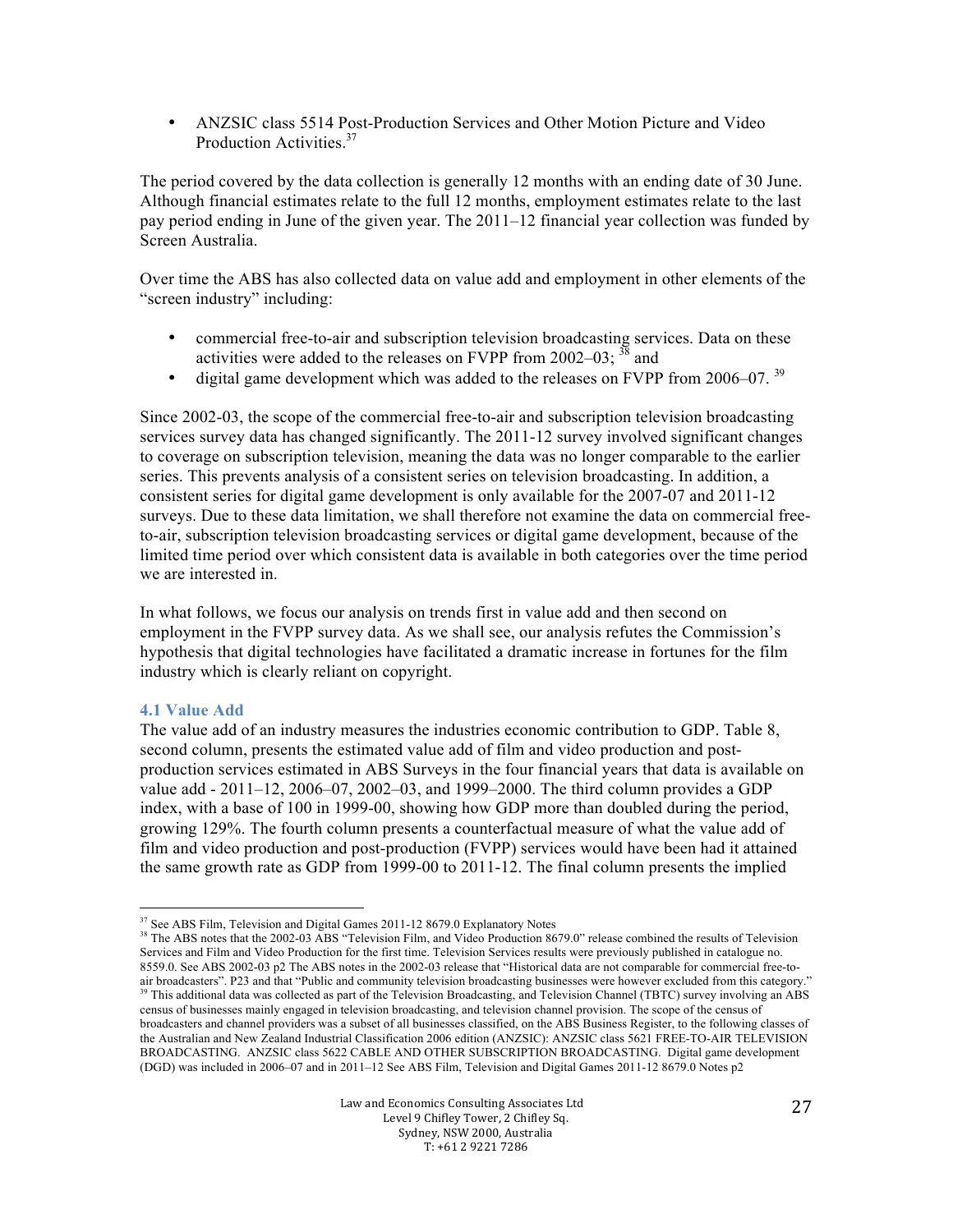annual deficit, or difference, between the actual value add of FVPP services and the value add it would have been at had it attained the same growth rate as GDP. The final column in the last row indicates FVPP services value add in 2011-12 would have been 25% greater, or \$277 million more, had FVPP service value add growth kept up with GDP growth.

The rate of growth in the deficit in column 5 also seems to be increasing from survey to survey as broadband internet spreads. The deficit was around \$50-53 million by the end of both the 2002-03 and 2006-07 time periods, implying growth in the deficit on average of between \$12 and 18 million per annum. However, in the 5 years from 2006 to 2011, the deficit grew by \$175m in total – or on average grew by \$35 million per annum, two to three times faster than earlier. This is consistent with the data on changes in value add in copyright industries more generally presented in Figure 1 and Table 1. As discussed, contrary to the Commission's hypothesis, the negative impact on copyright industries due to increasing digital piracy generally started early around 2000 and expanded from 2004 as BitTorrent and broadband technology enabled piracy of larger files, such as films.

|             |           | 3)         | (4)            | (5)      |
|-------------|-----------|------------|----------------|----------|
| Financial   | Value Add | <b>GDP</b> | Counterfactual | Deficit  |
| Year        | 2016\$\$  | Index      |                |          |
|             |           | 2016\$\$   |                |          |
| 1999-00     | 606.8     | 100        | 606.8          |          |
| 2002-03     | 690.2     | 122        | 743.1          | $-52.9$  |
| 2006-07     | 886.0     | 163        | 988.5          | $-102.5$ |
| $2011 - 12$ | 1,110.7   | 229        | 1,388.0        | $-277.3$ |

Table 8: Value Add: Film and Video Production and Post-Production Services (\$m)

Thus, since the advent of digitization and spread of the internet FVPP value add growth failed to keep up with growth in GDP, indeed it has fallen behind faster over time, with the growth gap widening over time. The above result indicates that value add data for the film industry seems inconsistent with the Commission's hypothesis that the spread of digital technologies post 2000 had a net positive effect on copyright related industries like film. The Commission's hypothesis tends to predict that growth in value add in the film industry post 2000 would have exceeded the general level of growth of the economy. The analysis presented in Table 8, however, suggests the opposite. Growth in value add in the film industry post 2000 was below the general level of growth of the economy, with the growth gap widening over time.

The extent to which FVPP failed to match normal economic growth in the economy was quite large, with significant consequences for the Australian economy. Table 9 below, in column 2, uses the observations for FVPP services value add for the years 1999-00, 2002-03, 2006-07 and 2011–12 (shown in Table 8 above), and estimates FVPP services value add for each intervening year from 1999-00 to 2011-12 by linear interpolation, or by using a straight line to connect successive data points for FVPP. Column 3 presents data on GDP using the same method as column 2; however, rather than using actual GDP figures in intervening years, we interpolate the value of GDP to enable the same basis for comparison. Table 9, column 4, presents the annual counterfactual measure or what the value add of FVPP services would have been each year had it maintained the interpolated growth of GDP from 1999-00 to 2011-12. The fifth column identifies the implied annual shortfall or difference between the estimated annual value add of FVPP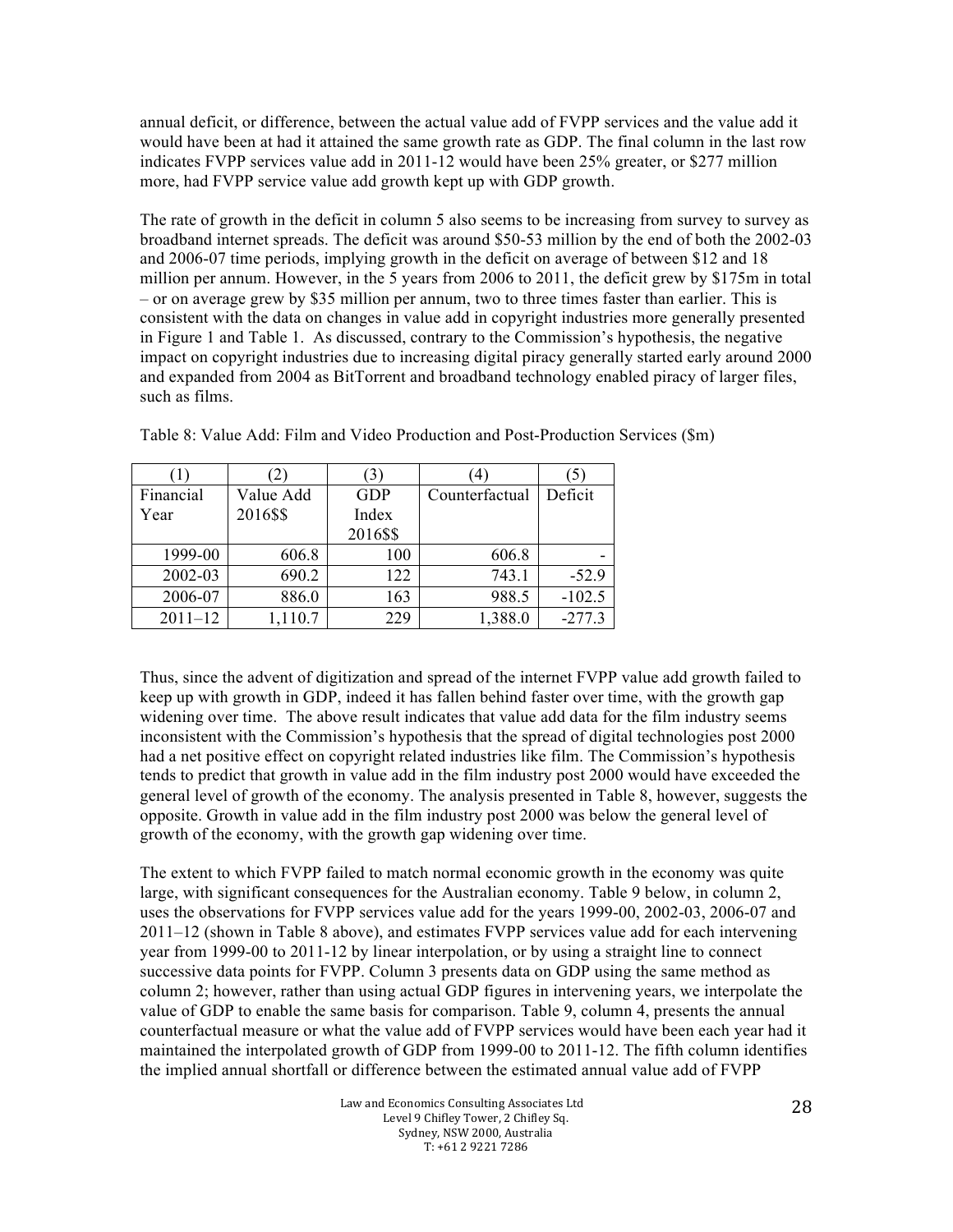services (column 2) and what that value add might have been had it kept up with GDP growth (column 4). Column 6 presents this shortfall (column 5) as a cumulative deficit, which suggests a cumulative shortfall of 1.5 billion compared to the actual value add had FVPP service growth matched GDP growth.

| (1)  | (2)                 | (3)          | (4)            | (5)       | (6)        |
|------|---------------------|--------------|----------------|-----------|------------|
| Year | Film and video      | GDP Index    | Counterfactual | Shortfall | Cumulative |
|      | production services | Interpolated | <b>FVPPS</b>   |           | Shortfall  |
|      | \$M                 |              | \$M            |           | \$M        |
| 1999 | 606.8               | <b>100</b>   | 606.8          | 0.0       | 0.0        |
| 2000 | 634.6               | 107          | 652.2          | $-17.6$   | $-17.6$    |
| 2001 | 662.4               | 115          | 697.7          | $-35.3$   | $-52.9$    |
| 2002 | 690.2               | 122          | 743.1          | $-52.9$   | $-105.8$   |
| 2003 | 739.2               | 133          | 804.4          | $-65.3$   | $-171.1$   |
| 2004 | 788.1               | 143          | 865.8          | $-77.7$   | $-248.8$   |
| 2005 | 837.1               | 153          | 927.2          | $-90.1$   | $-338.9$   |
| 2006 | 886.0               | 163          | 988.5          | $-102.5$  | $-441.4$   |
| 2007 | 930.9               | 176          | 1,068.4        | $-137.5$  | $-578.9$   |
| 2008 | 975.9               | 189          | 1,148.3        | $-172.4$  | $-751.4$   |
| 2009 | 1,020.8             | 202          | 1,228.2        | $-207.4$  | $-958.8$   |
| 2010 | 1,065.8             | 216          | 1,308.1        | $-242.3$  | $-1201.1$  |
| 2011 | 1,110.7             | 229          | 1,388.0        | $-277.3$  | $-1478.4$  |

Table 9: Shortfall in Value add in Film and Video Production and Post-Production services

Once again the above result indicates that the Commission's hypothesis was not only wrong, but potentially very seriously wrong. The above suggests the cumulative negative effect on Australian film industry and therefore Australian GDP was nearly \$1.5 billion. By 2011 GDP was around 280 million less than it might have been by 2011, had film industry growth kept up with the average economic growth of the economy - and this shortfall is further continuing to increase by around 30 million each year.

The Commission's hypothesis would lead one to predict that growth in value add in the film industry post 2000 might have exceeded the general level of growth of the economy, given Australian dependence on less IT sensitive industries generally. The analysis presented in the tables above however suggests the opposite. Growth in value add in the film industry post 2000 was very seriously depressed below the general level of growth of the economy, and as a result value add in film keeps continuing to fall further behind what it might have been if it were able to keep up with just the average economic growth of the economy.

#### **4.2 Employment in Film and Video Production and Post-Production Services**

As was just presented with value add, a similar pattern emerged with employment. Table 10 presents ABS figures on employment in FVPP services for available years from 1993-94 to 2011- 12. This covers an 18-year period during which one observes the spread of digitization and the internet, enabling one to test the Commission's hypothesis. Employment in FVPP increases rapidly after 1993-94, growing by 173% in nine years to 2002-03, it then however declines in the following nine years through to 2011-12 by 4%. The final column of Table 10 compares the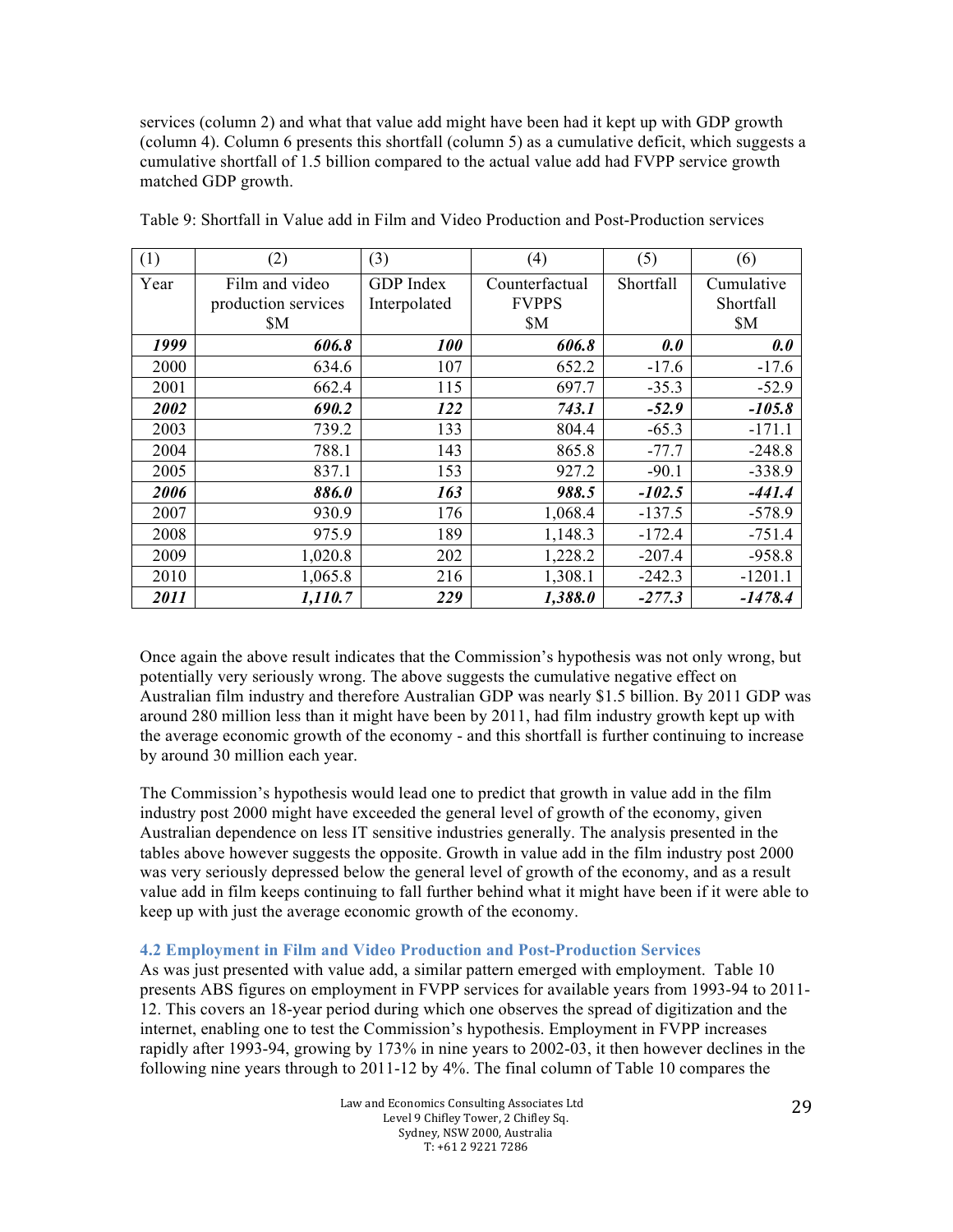compound annual growth rates (CAGR) for employment, which was 10% during the first nine year period, 1993-94 to 2002-03, and -0.4% in the last nine years.

|                | $\mathbf{2}$ | (3)      | $^{\prime}$  | (5)         |
|----------------|--------------|----------|--------------|-------------|
| Financial Year | Employment   | % Change | Cumulative % | CAGR        |
|                |              |          | Change from  | in each ten |
|                |              |          | 1993-94      | year period |
| 1993-94        | 5,998        |          |              |             |
| 1996-97        | 9,591        | 60%      | 60%          |             |
| 1999-00        | 15,195       | 58%      | 153%         |             |
| 2002-03        | 16,360       | 8%       | 173%         | 10.6%       |
| 2006-07        | 13,844       | $-15%$   | 131%         |             |
| 2011-12        | 15,760       | 14%      | 163%         | $-0.4%$     |

Table 10: Employment in Film and Video Production and Post-Production Services

Whereas employment in FVPP nearly doubled in the initial nine years of the presented data, employment in FVPP shrank by 0.4% in the nine years after 2002-3. It is further important to note that the fall in employment post 2002-3 was not driven by the global financial crisis, indeed it largely occurred prior to the onset of the global financial crisis in 2008-09, with employment in FVPP collapsing by 15%, from 2002-03 to 2006-07and then only recovering slightly from 2006- 07, but never attaining its original height attained in 2002-03.

Table 11 shows the counterfactual level of employment, a figure that would have been obtained in FVPP services if employment had grown at the same pace in the last nine-year period as in the first nine years. As shown, employment would have been 79% higher in 2011-12, reaching 28,263 instead of the 15,760 it attained, an indication any employment surge in FVPP occurred prior to the advent of the Internet - not afterwards.

Table 11: Employment in FVPP compared to Counterfactual

|                  | Employment in FVPP |
|------------------|--------------------|
| Actual 2011-12   | 15,760             |
| *Counterfactual* | 28,263             |
| Difference       | 700                |

Figure 5 further confirms the above result. It compares an index of FVVP employment based on 1993-94 at 100, to an Index of Australian wide employment similarly based on 100 in 1993-94. Figure 5 clearly shows how employment in FVPP grew considerably faster than economy wide employment from 1992-2001, and then failed to maintain this high growth relative to economy wide employment growth post 2001. Indeed, in the nine years from 2002-03 to 2011-12 employment in FVPP declined with a compound average growth rate (CAGR) of -0.4%, while economy wide employment grew by 2.2% CAGR.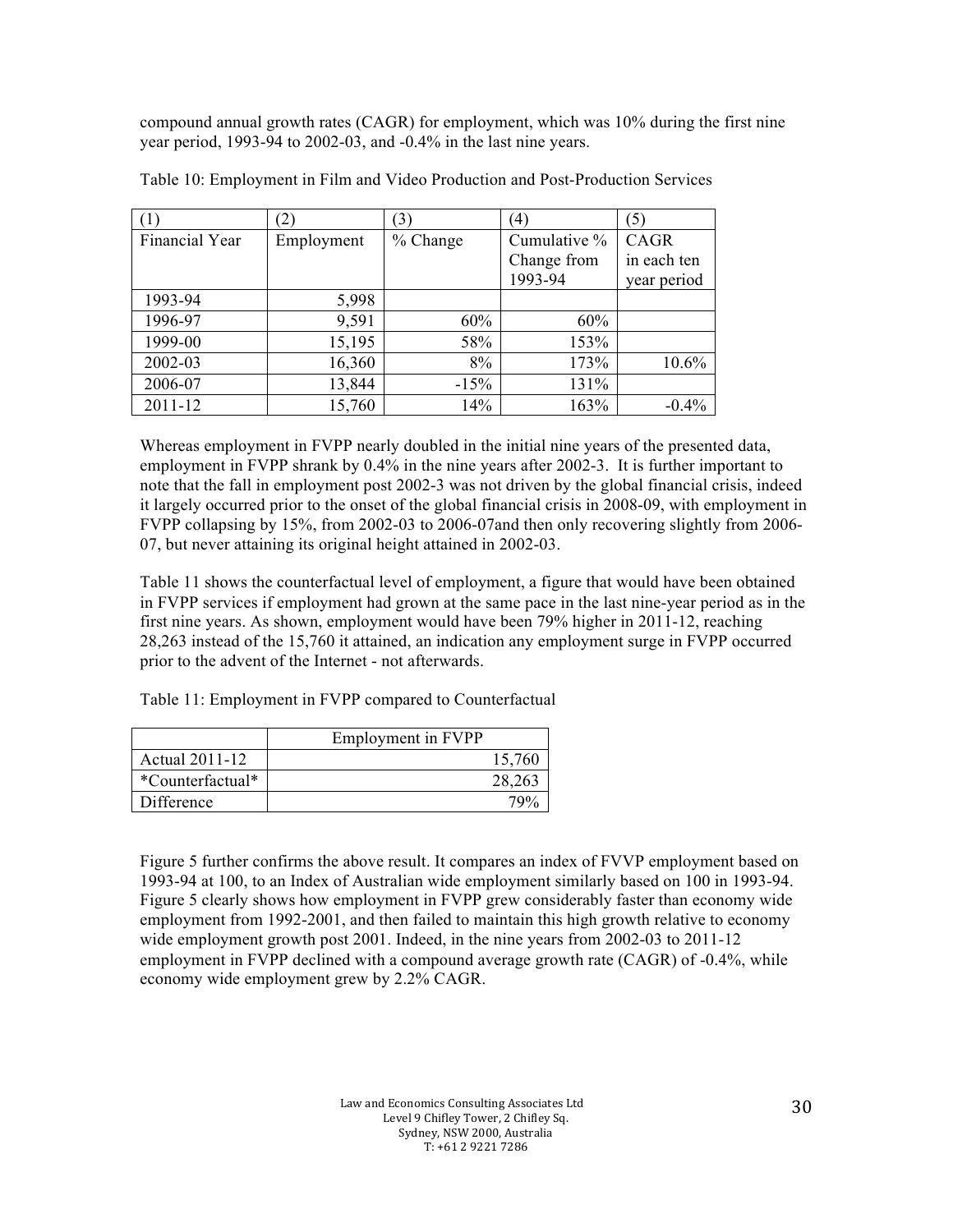

Figure 6 and Figure 7 below highlight more starkly the change in employment growth in film compared to total employment growth from the year 2000 by presenting the comparison of the pre and post 2000 indices separately. As shown in Figure 6 below, pre 2000, the employment index for FVPP employment (based on 100 in 1993/94) grew considerably faster than the equivalent index for general employment growth. By comparison, as shown in Figure 7 below post 2000, the employment index for FVPP employment (based on 100 in 2000/01) grew considerably slower on average than the equivalent index for general employment growth.



Law and Economics Consulting Associates Ltd Level 9 Chifley Tower, 2 Chifley Sq. Sydney, NSW 2000, Australia  $T: +61292217286$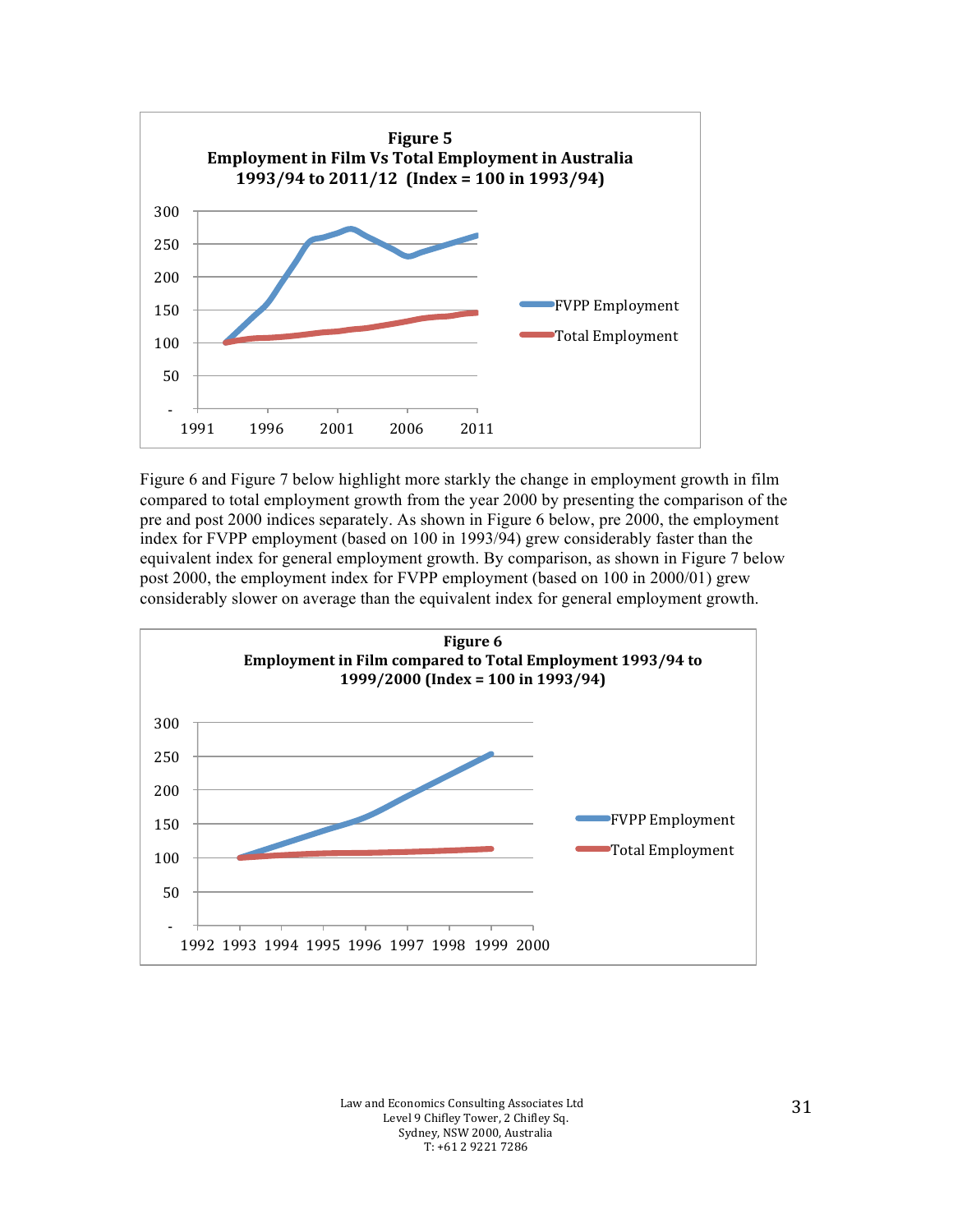

The Commission's hypothesis could lead one to predict that growth in employment in the film industry post 2000 might have exceeded the general level of employment growth of the economy. The analysis presented above suggests the opposite. Growth in employment in the film industry post 2000 was not only very seriously depressed below its trend growth pre 2000, but also fell below the general level of growth of economy-wide employment. Not only value add but also employment in film continued to fall further behind what it might have been if it had kept up with just the average economy-wide growth.

Our analysis of the above Film and Video Production and Post-Production (FVPP) survey data refutes the Commission's hypothesis that digital technologies have facilitated a dramatic increase in fortunes for the film industry, which is reliant on copyright. We show that the cumulative shortfall or deficit in FVPP services value add was nearly \$1.5 billion by 2011 compared to what it would have been had it kept up with GDP growth from 2000*.* Similarly, employment growth in FVPP failed to keep up with employment growth attained in FVPP prior to 2000 and also failed to keep up with general employment growth in the economy.

Thus, at this stage, a review of the evidence is inconsistent with the Productivity Commission's hypothesis, and more consistent with the need to restore the effective rate of copyright protection to deter piracy, limit market bypass, and instead enhance the extent of market transactions in copyright, and therefore the total reward and incentive for creativity to the benefit of the Australian community in the future.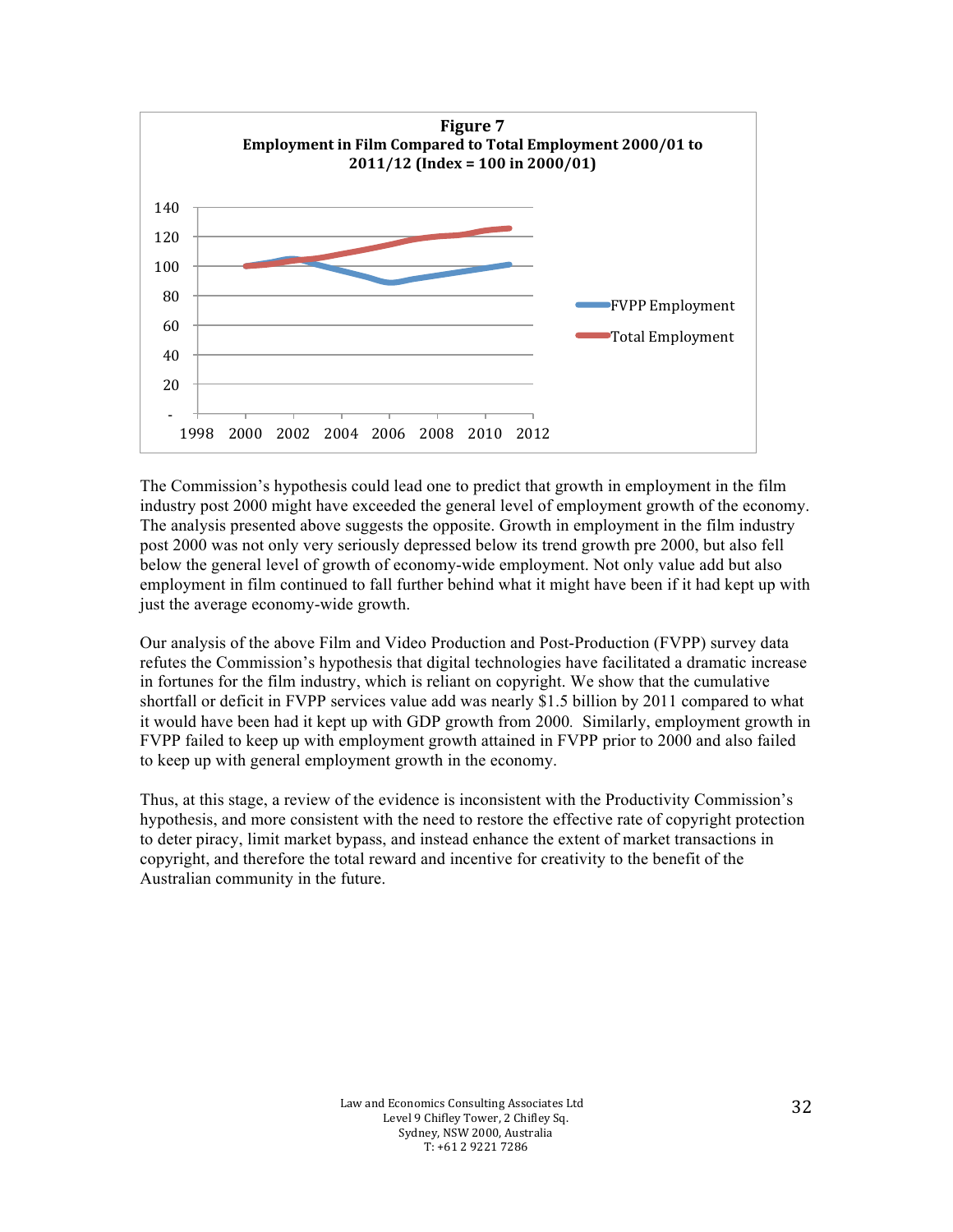#### **5.0 Conclusion**

This paper has reviewed the evidence related to the Productivity Commission's peak hypothesis, and find that the evidence does not support its recommendations. We analysed relevant data on trends in, value add, <sup>40</sup> employment, and investment in copyright dependent industries from multiple reliable and relevant sources which were ignored in the Commission's study. Quite simply, the data is inconsistent with the Commission's hypothesis that digital technologies have facilitated a dramatic increase for any aspect of the creative sector. A more balanced view would have more likely yielded more balanced recommendations.

Our detailed review of the evidence from Australian Bureau of Statistics (ABS) National Accounts Statistics finds:

- Copyright industries' value add growth in Australia failed to keep up with economy-wide growth, amounting to a nearly \$170 billion cumulative shortfall in value add for core copyright industries between 2000 and 2014; the estimated shortfall is even higher, \$332 billion, when compared against earlier copyright industry value add growth rates;
- Copyright industries' employment growth in Australia also failed to maintain pre-2000 levels, resulting in a shortfall of around 260,000 industry jobs by 2011;
- The estimated shortfall in Film and Video Production and Post Production value add compared to GDP growth was \$1.5 billion as of 2011-2012, the latest year available, with employment similarly failing to keep pace; and
- Gross fixed capital formation in artistic originals as a percentage of GDP would have been 36% higher had it maintained its 1992-2001 growth rate.

The empirical results all refute the Commission's hypothesis that the new millennium has created a peak for copyright industries, even when using their own preferred data measure, gross fixed capital formation in artistic originals. These results in turn undermine the Commission's policy recommendations, calling into question the quality and perhaps the objectivity of the analysis relied on by the Commissioners in charge of the Inquiry. Contrary to the Commission's claims, the data is consistent with the need to move to stronger copyright in Australia to restore the effective rate of copyright protection and stem the loss of value add, employment and investment. More advanced empirical work, of course, is justified, but at this stage an evidence-based approach to policy requires strengthening copyright protections to deter piracy, limit market bypass, and instead enhance the extent of market transactions in copyright, and therefore the total reward and incentive for creativity to the benefit of the Australian community in the future.

 <sup>40</sup> Value added is the value of gross outputs of a particular industry less the value of inputs from other industries. The sum of all industries' value add is the nation's gross domestic product (GDP). Thus, looking at the value add of copyright industries provides a measure of the relative importance of the copyright industries.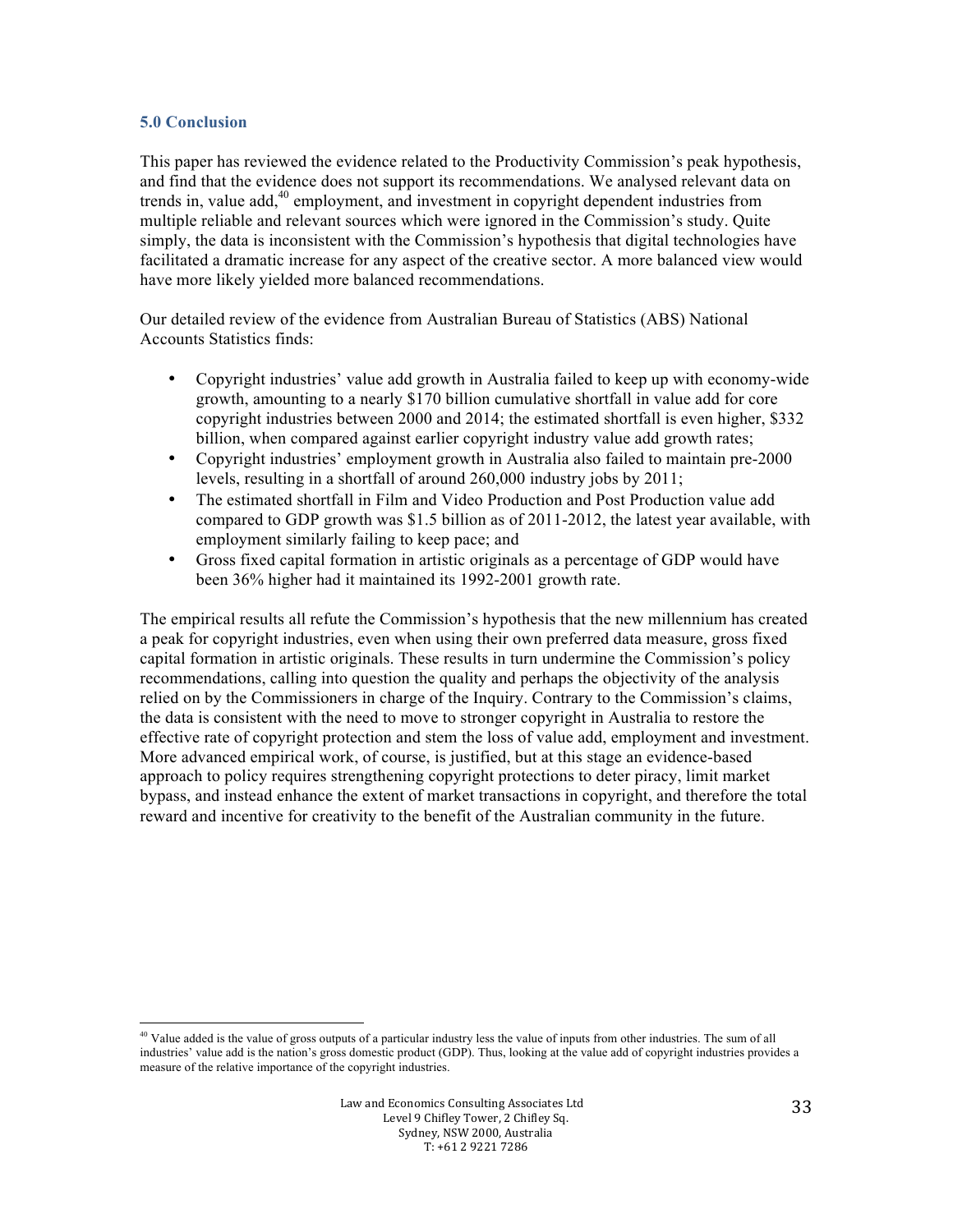# **References**

ABS 1993-94 "Film, and Video Production and Distribution" ABS Catalogue 8679.0

ABS 1996-97 "Film, and Video Production and Distribution" ABS Catalogue 8679.0

ABS 1999-2000 "Film, and Video Production and Distribution" ABS Catalogue 8679.0

ABS 2002-03 "Television Film, and Video Production" ABS Catalogue 8679.0

ABS 2006-07 "Television Film, and Video Production and Post-Production Services" ABS Catalogue 8679.0

ABS 2011-12 "Film Television and Digital Games" ABS Catalogue 8679.

Andersen B, Frenz M (2010) Don't blame the P2P file-sharers: the impact of free music downloads on the purchase of music CDs in Canada. J Evol Econ 20(5):715–740

Barker G. R (2016) "Digital Convergence and Diminished Creative Industry Growth: A New Zealand Case Study" http://ssrn.com/abstract=2818563

Barker, G. & Maloney, T. (2015) The impact of internet file-sharing on the purchase of music CDs in Canada J Evol Econ 25: 821. doi:10.1007/s00191-015-0416-6

Blackburn D (2004) On-line piracy and recorded music unpublished working paper. Economics Department, Harvard University

Hong SH (2007) The recent growth of the internet and changes in household-level demand for entertainment. Inf Econ Policy

Hong SH (2013) Measuring the effect of Napster on recorded music sales: difference-indifferences estimates under compositional changes. J Appl Econ 28(2):297–324

Liebowitz SJ (2006) File-sharing: creative destruction or just plain destruction? J Law Econ 49:1–28

Liebowitz SJ (2007a). A comment on Oberholzer-gee and Strumpf paper on file-sharing. Retrieved from http://ssrn.com/abstract=1017418

Liebowitz SJ (2007b). How reliable is the Oberholzer-Gee and Strumpf paper on file-sharing? Retrieved from http://ssrn.com/abstract=1014399

Liebowitz SJ (2008) Testing file-sharing's impact on music album sales in cities. Manag Sci 54:852–859

Liebowitz SJ (2010) The Oberholzer-Gee/Strumpf file-sharing instrument fails the laugh test. Retrieved from http://ssrn.com/abstract=1598037 and http://dx.doi.org/10.2139/ssrn.1598037